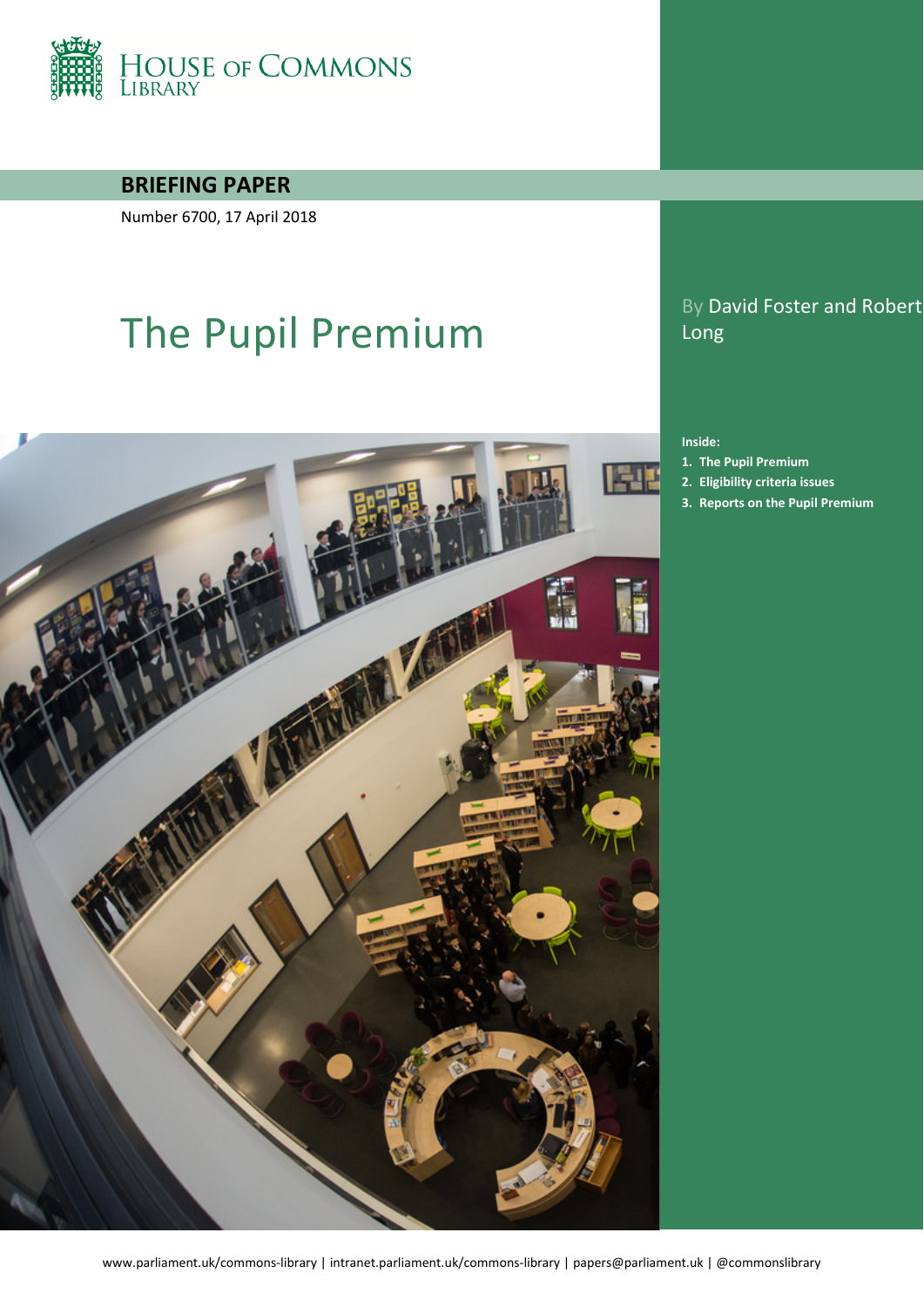## Contents

| <b>Summary</b> |                                                                            | 3              |
|----------------|----------------------------------------------------------------------------|----------------|
| 1.             | <b>The Pupil Premium</b>                                                   | 4              |
| 1.1            | Development of eligibility criteria and funding rates                      | 5              |
|                | Increase in Pupil Premium Plus rate from 2018-19                           | 6              |
| 1.2            | <b>Pupil Premium funding allocations</b>                                   | 6              |
| 1.3            | How the Premium is paid                                                    | $\overline{7}$ |
|                | Non-mainstream settings                                                    | 8              |
|                | Looked after children                                                      | 8              |
| 1.4            | Accountability                                                             | 9              |
|                | Schools                                                                    | 9              |
|                | Looked after children                                                      | 10             |
| 1.5            | School Admissions and the Pupil Premium                                    | 10             |
| 2.             | <b>Eligibility criteria issues</b>                                         | 12             |
| 2.1            | The requirement to register for free school meals                          | 12             |
| 2.2            | <b>Universal Credit</b>                                                    | 13             |
|                | November 2017 consultation                                                 | 13             |
|                | Consultation response and regulations                                      | 14             |
| 2.3            | Pupil Premium for children adopted from overseas                           | 15             |
| 3.             | <b>Reports on the Pupil Premium</b>                                        | 16             |
| 3.1            | NAO, Funding for disadvantaged pupils (June 2015)                          | 16             |
| 3.2            | Public Accounts Committee, Funding for disadvantaged pupils (October 2015) | 16             |
|                | Government response                                                        | 17             |
| 3.3            | Education Policy Institute, Divergent Pathways (July 2016)                 | 17             |
| 3.4            | Social Mobility Commission, State of the Nation 2016 (November 2016)       | 18             |
| 3.5            | Social Mobility Commission, Social Mobility Policies 1997-2017 (June 2017) | 18             |
| 3.6            | Education Policy Institute, Closing the Gap (August 2017)                  | 18             |
| 3.7            | Social Mobility Commission, State of the Nation 2017 (November 2017)       | 19             |
| 3.8            | Sutton Trust, Teacher Polling 2017                                         | 19             |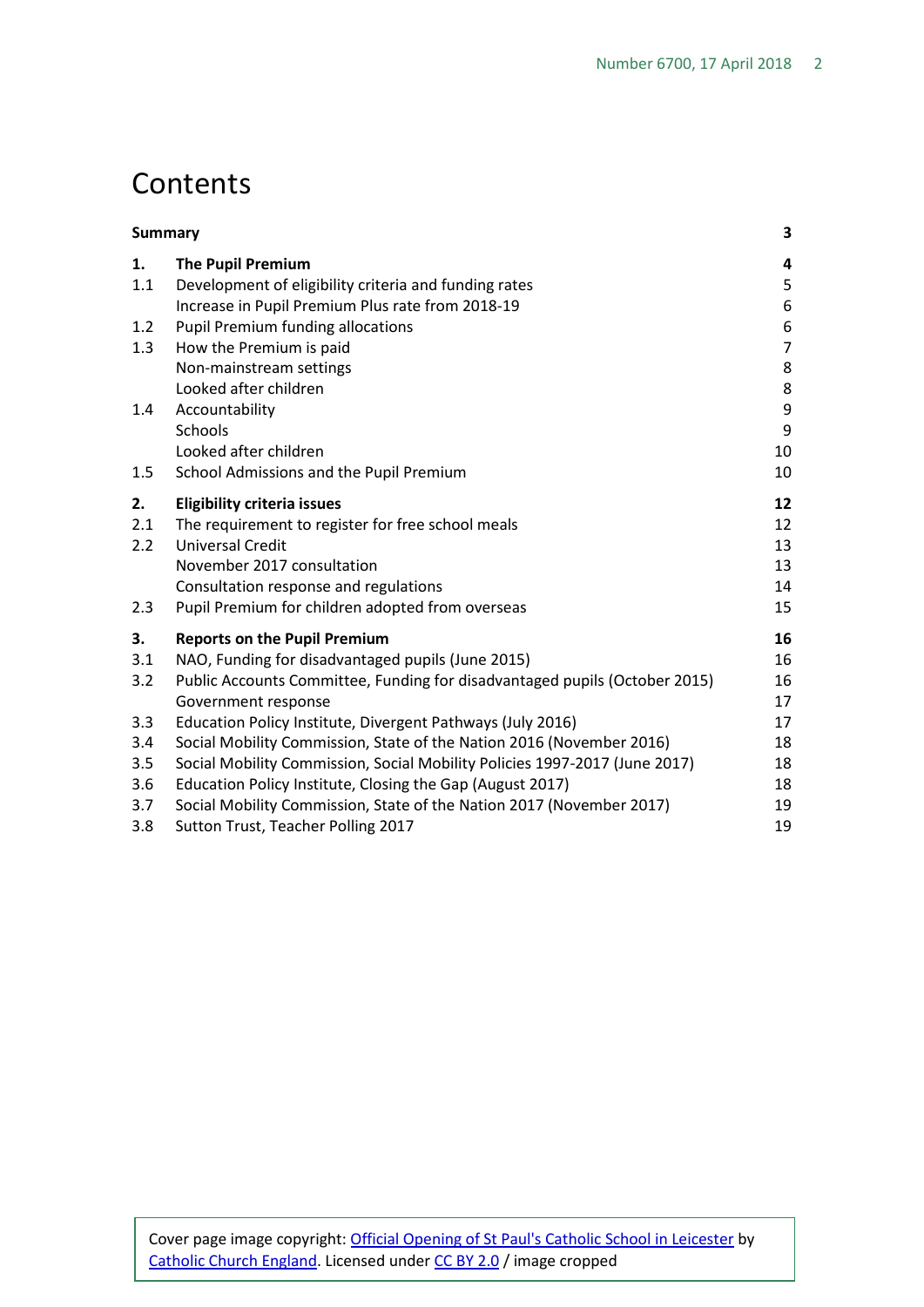## <span id="page-2-0"></span>Summary

Introduced in 2011 by the Coalition Government, the Pupil Premium is additional funding provided to publicly-funded schools in England schools with the aim of raising the attainment of disadvantaged children. In 2017-18, £2.4 billion of Pupil Premium funding was allocated in respect of around 2 million pupils, with the following pupils attracting funding:

- Children registered as eligible for free school meals (FSMs) at any point since May 2011 (referred to as Ever 6 FSM). £1,320 was allocated for each such pupil in reception to year 6; £935 was allocated for each such pupil in years 7 to 11.
- £1,900 for each child looked after by a local authority, or who left the care of a local authority in England or Wales because of adoption, a special guardianship order, or a child arrangements order (sometimes referred to as Pupil Premium Plus).

The £2.4 billion also includes a Service Premium of £300, which is paid in respect of pupils who have had a parent in the regular armed forces at any point since January 2012 (referred to as Ever 6 service children), or who are in receipt of a pension under the Armed Forces Compensation Scheme or the War Pensions Scheme after their parent died while serving the armed forces.

Local authority maintained schools are required to publish a strategy for using Pupil Premium funding on their websites. There is no parallel obligation on academies unless provided for in their funding agreement, which largely depends on when the academy opened. The Department for Education recommends, however, that academies should publish a Pupil Premium strategy regardless of whether this is required by their funding agreement.

Schools are also accountable for their use of Pupil Premium funding via the performance tables, which report on the performance of disadvantaged pupils compared to other pupils, and through Ofsted inspections, which report on the attainment and progress of pupils who attract the Pupil Premium.

The *Spending Review and Autumn Statement 2015* committed to protect the Pupil Premium "at current rates" during the Spending Review Period (up to 2020).

The Pupil Premium Grant is paid as a separate grant to the Dedicated Schools Grant (the main source of revenue funding for schools). As such, it is for the most part unaffected by the introduction of a National Funding Formula for schools. However, the National Funding Formula will not include a looked-after-children factor; instead, all school funding for lookedafter and previously looked-after children will be targeted through the Pupil Premium Plus. As a result of the change, the Pupil Premium Plus rate will increase to £2,300 per eligible pupil from 2018-19.

To be eligible for FSMs a child or their parent/carer must be in receipt of a qualifying benefit. Universal Credit, which is being gradually rolled out across Great Britain, replaces many of these benefits with a single payment. In November 2017, the Government published a [consultation](https://consult.education.gov.uk/healthy-pupil-unit/fsm/) in which it proposed introducing a net earnings threshold for a household's eligibility for FSMs under Universal Credit from April 2018 (with transitional protections for current recipients). Regulations implementing the proposals came into force on 1 April 2018.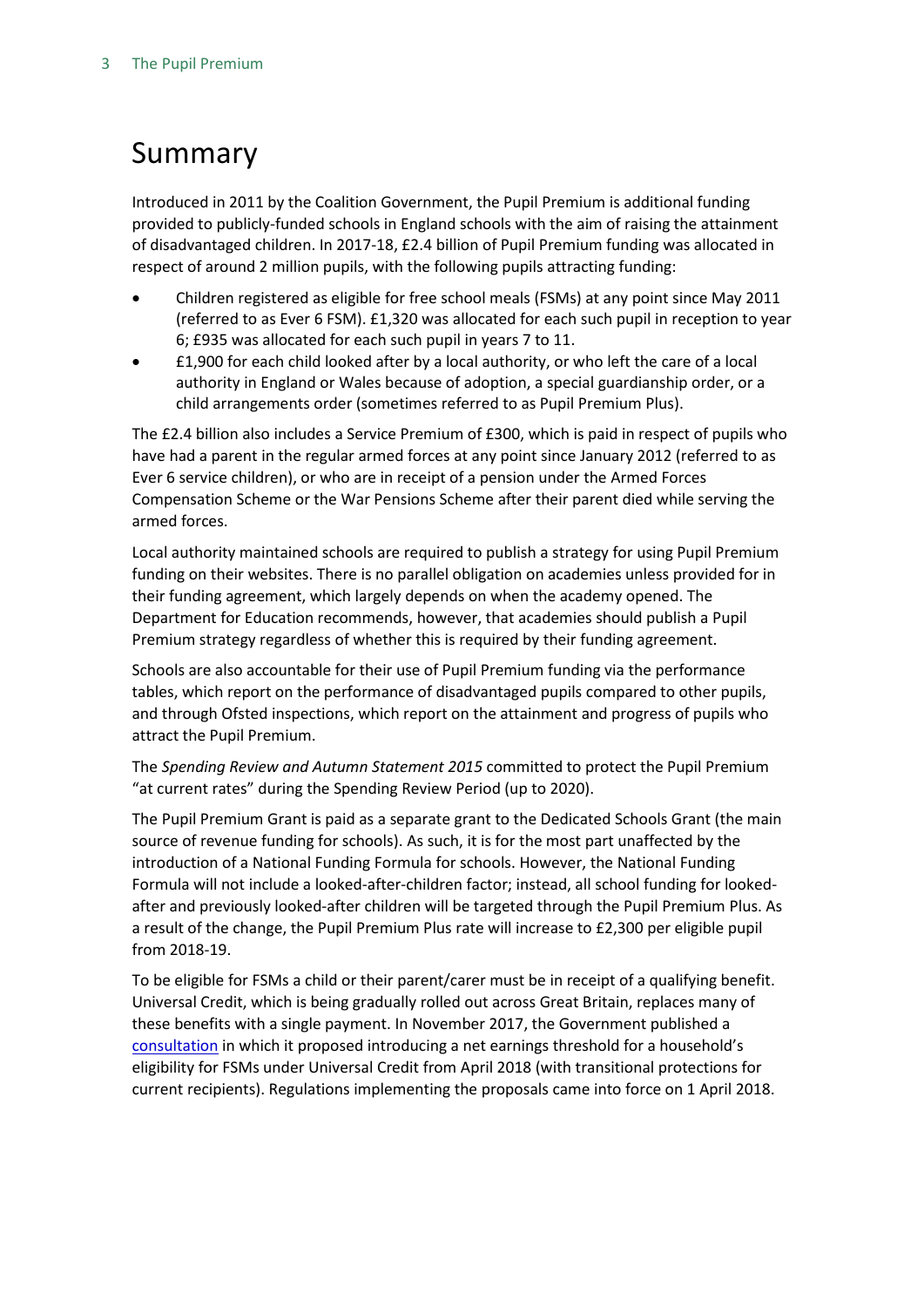## <span id="page-3-0"></span>1. The Pupil Premium

Introduced in 2011, the Pupil Premium is funding provided to publicly funded schools in England to support the education of disadvantaged pupils. It is paid as a separate grant in addition to the Dedicated Schools Grant. As such, with the exception of Pupil Premium payments in respect of looked after and formerly looked after children (see section 1.1 below), Pupil Premium funding is not affected by the introduction of the National Funding Formula for schools.

In 2017-18, schools received funding in respect the following groups of pupils:

- Disadvantaged children: for each child registered as eligible for free school meals (FSMs) at any point since May 2011 (referred to as Ever 6 FSM):
	- ─ £1,320 for pupils in reception to year 6; or
	- ─ £935 for pupils in year 7 to year 11.
- Looked after children: £1,900 (£2,300 from 2018-19) for each child looked after by a local authority, or who has left the care of a local authority in England or Wales because of adoption, a special guardianship order, or a child arrangements order (previously known as a residence order). This is sometimes referred to as "Pupil Premium Plus".

In addition, a Service Premium of £300 is paid in respect of each pupil who has had a parent in the regular armed forces at any point since January 2012 (referred to as Ever 6 service children). It is also paid for children in receipt of a pension under the Armed Forces Compensation Scheme or the War Pensions Scheme after their parent died while serving the armed forces.<sup>[1](#page-3-1)</sup>

#### **Box 1: Early Years Pupil Premium**

The Early Years Pupil Premium, introduced in April 2015, is additional funding for 3 and 4 year olds who are receiving any number of hours of state-funded early education and:

- meet the benefit-related criteria for free school meals; or
- are currently looked after by a local authority in England or Wales; or
- have left care in England and Wales through adoption, a special guardianship order or a child arrangement order.

In 2017-18, £31 million of Early Years Pupil Premium funding was allocated to local authorities as part of the Early Years Block of the Dedicated Schools Grant for them to distribute to early years providers.<sup>[2](#page-3-2)</sup> Further information is provided a[t Early years pupil premium: guide for local authorities.](https://www.gov.uk/guidance/early-years-pupil-premium-guide-for-local-authorities) References in this briefing to the Pupil Premium do not include the Early Years Pupil Premium.

Schools must use the Pupil Premium funding they receive for the benefit of registered pupils; they are not restricted to using it solely on pupils that it is paid in respect of. Further information is available in guidance published by

<span id="page-3-1"></span><sup>&</sup>lt;sup>1</sup> Education and Skills Funding Agency, Pupil premium 2017 to 2018: conditions of grant, 12 October 2017.

<span id="page-3-2"></span><sup>&</sup>lt;sup>2</sup> Education and Skills Funding Agency, Dedicated school grant (DSG): 2017 to 2018, 20 [December 2016.](https://www.gov.uk/government/publications/dedicated-schools-grant-dsg-2017-to-2018)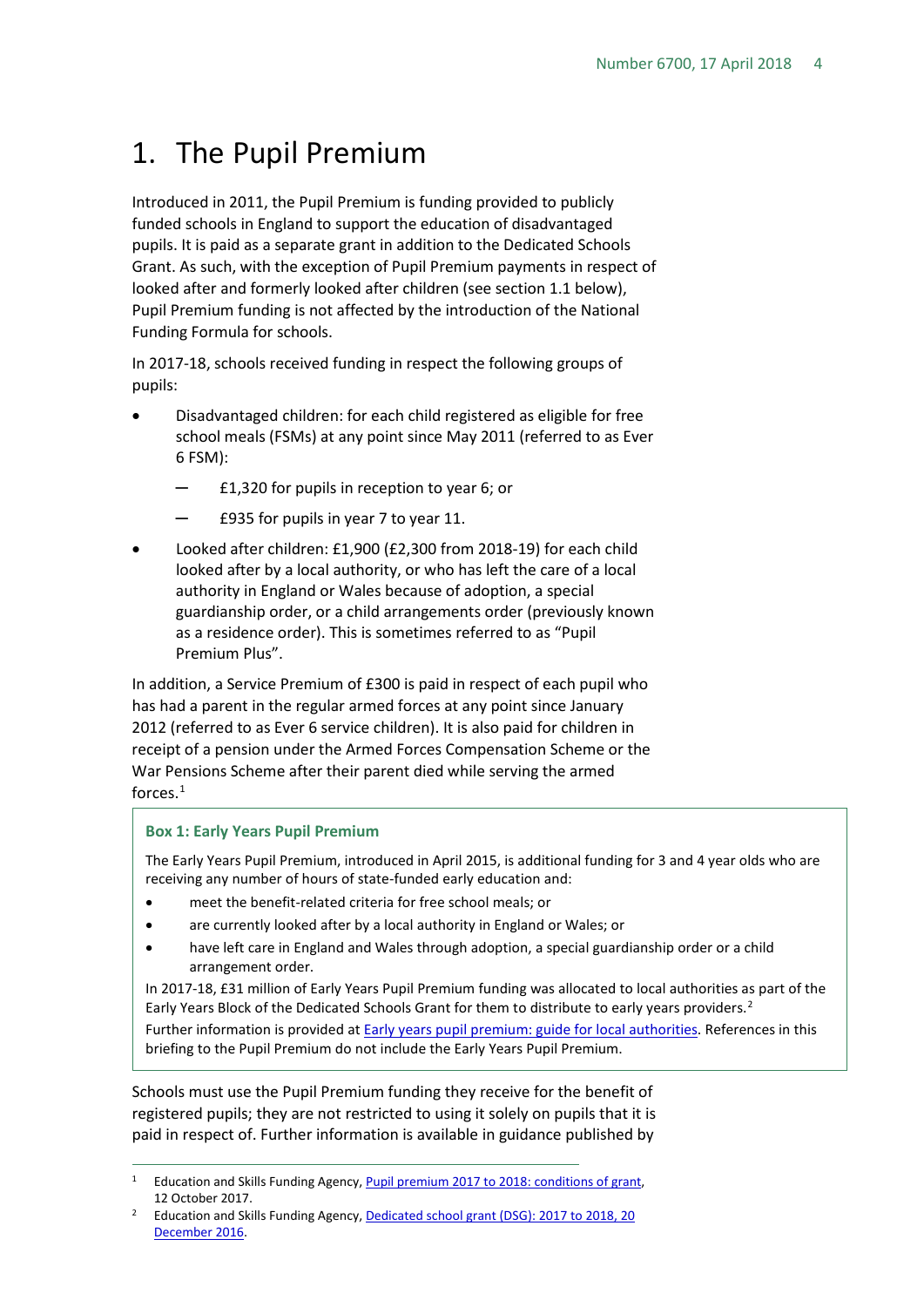the Education and Skills Funding Agency[: Pupil premium 2017 to 2018:](https://www.gov.uk/government/publications/pupil-premium-conditions-of-grant-2017-to-2018/pupil-premium-conditions-of-grant-2017-to-2018#eligibility)  [conditions of grant.](https://www.gov.uk/government/publications/pupil-premium-conditions-of-grant-2017-to-2018/pupil-premium-conditions-of-grant-2017-to-2018#eligibility)

## <span id="page-4-0"></span>1.1 Development of eligibility criteria and funding rates

Following a commitment in the May 2010 Coalition Programme for Government to "fund a significant premium for disadvantaged pupils from outside the schools budget by reductions in spending elsewhere", a consultation on introducing a pupil premium was published in July 2010.[3](#page-4-1)

Among other things, the consultation sought views on whether a higher Pupil Premium should be paid to "under-funded" areas, or whether it should be paid at a flat-rate per eligible pupil. The consultation response, published in December 2010, confirmed that a Pupil Premium would be

| merodacca for alsaavantagea                                                                                                                                                                                      |                               |         |                                                                                                                                                                                                                                                                                                                    |                                    |
|------------------------------------------------------------------------------------------------------------------------------------------------------------------------------------------------------------------|-------------------------------|---------|--------------------------------------------------------------------------------------------------------------------------------------------------------------------------------------------------------------------------------------------------------------------------------------------------------------------|------------------------------------|
| children, looked after<br>children, and children who                                                                                                                                                             | <b>Pupil Premium</b><br>group | Year    | <b>Eligibility criteria</b>                                                                                                                                                                                                                                                                                        | <b>Funding rate</b><br>(per pupil) |
| had parents in the armed                                                                                                                                                                                         | Deprived children             | 2011-12 | Currently in receipt of free school meals                                                                                                                                                                                                                                                                          | £430                               |
| forces. It also confirmed that<br>the Premium would paid at a<br>flat-rate and not varied by                                                                                                                     |                               | 2012-13 | Extended to children in receipt of free<br>schools meals at any point in the last six<br>years                                                                                                                                                                                                                     | £600                               |
| area. It added that £635                                                                                                                                                                                         |                               | 2013-14 | As in 2012-13                                                                                                                                                                                                                                                                                                      | £900                               |
| million of Pupil Premium                                                                                                                                                                                         |                               | 2014-15 | As in 2012-13                                                                                                                                                                                                                                                                                                      | Primary £1,300 <sup>a</sup>        |
| funding would be available in<br>2011-12 and this would be<br>built up over time to £2.5                                                                                                                         | Looked after<br>children      | 2011-12 | Currently looked after by a local authority<br>and has been for more than six months                                                                                                                                                                                                                               | Secondary: £935<br>£430            |
| billion by 2014-15.4                                                                                                                                                                                             |                               | 2012-13 | As in 2011-12                                                                                                                                                                                                                                                                                                      | £900                               |
| In line with the increased                                                                                                                                                                                       |                               | 2013-14 | As in 2012-13                                                                                                                                                                                                                                                                                                      | £900                               |
| funding available, between<br>its introduction and 2014-15,<br>the eligibility criteria for the<br>Pupil Premium were<br>broadened and the per-pupil<br>rates were increased. The<br>table opposite sets out the |                               | 2014-15 | Extended to children looked after for one<br>day or more, and to children who have left<br>local authority care as a result of adoption,<br>a special guardianship order, or a child<br>arrangements order (previously known as a<br>residence order).                                                             | £1,900                             |
|                                                                                                                                                                                                                  | Service children              | 2011-12 | Children who have a parent in the regular<br>armed forces                                                                                                                                                                                                                                                          | £200                               |
| changes made between                                                                                                                                                                                             |                               | 2012-13 | As in 2011-12                                                                                                                                                                                                                                                                                                      | £250                               |
| 2011-12 and 2014-15.<br>In 2015-16, the Pupil<br>Premium funding per Ever 6<br>primary pupil was increased<br>to £1,320. Apart from this,                                                                        |                               | 2013-14 | Extended to children otherwise ineligible in<br>2013-14 who would have been eligible in<br>previous years. Also extended to children in<br>receipt of a pension under the Armed<br>Forces Compensation Scheme and the War<br>Pensions Scheme after their parent(s) died<br>while serving the regular armed forces. | £300                               |
| no changes were made to                                                                                                                                                                                          |                               | 2014-15 | As in 2013-14                                                                                                                                                                                                                                                                                                      | £300                               |
| the eligibility criteria or                                                                                                                                                                                      |                               |         | (a) la the final allocations, each Ever C primary school pupil attracted an additional C22 on tap of the                                                                                                                                                                                                           |                                    |

(a) In the final allocations, each Ever 6 primary school pupil attracted an additional £23 on top of the planned £1,300.

<span id="page-4-1"></span>Cabinet Office[, The Coalition: our programme for government,](http://www.cabinetoffice.gov.uk/sites/default/files/resources/coalition_programme_for_government.pdf) May 2010, p28; Department for Education, Consultation on school funding 2011-12 - Introducing a pupil [premium,](http://www.education.gov.uk/consultations/downloadableDocs/School%20Funding%20Consultation%20Document.pdf) July 2010, p4.

<span id="page-4-2"></span>Department for Education, The school funding settlement for 2011-12: The pupil [premium and Dedicated Schools Grant,](http://media.education.gov.uk/assets/files/pdf/t/the%20school%20funding%20settlement%20for%202011%2012%20the%20pupil%20premium%20and%20dedicated%20schools%20grant.pdf) 13 December 2010, p3.

#### introduced for disadvantaged **Table 1: Pupil Premium eligibility criteria and funding rates, 2011-12 to 2014-15**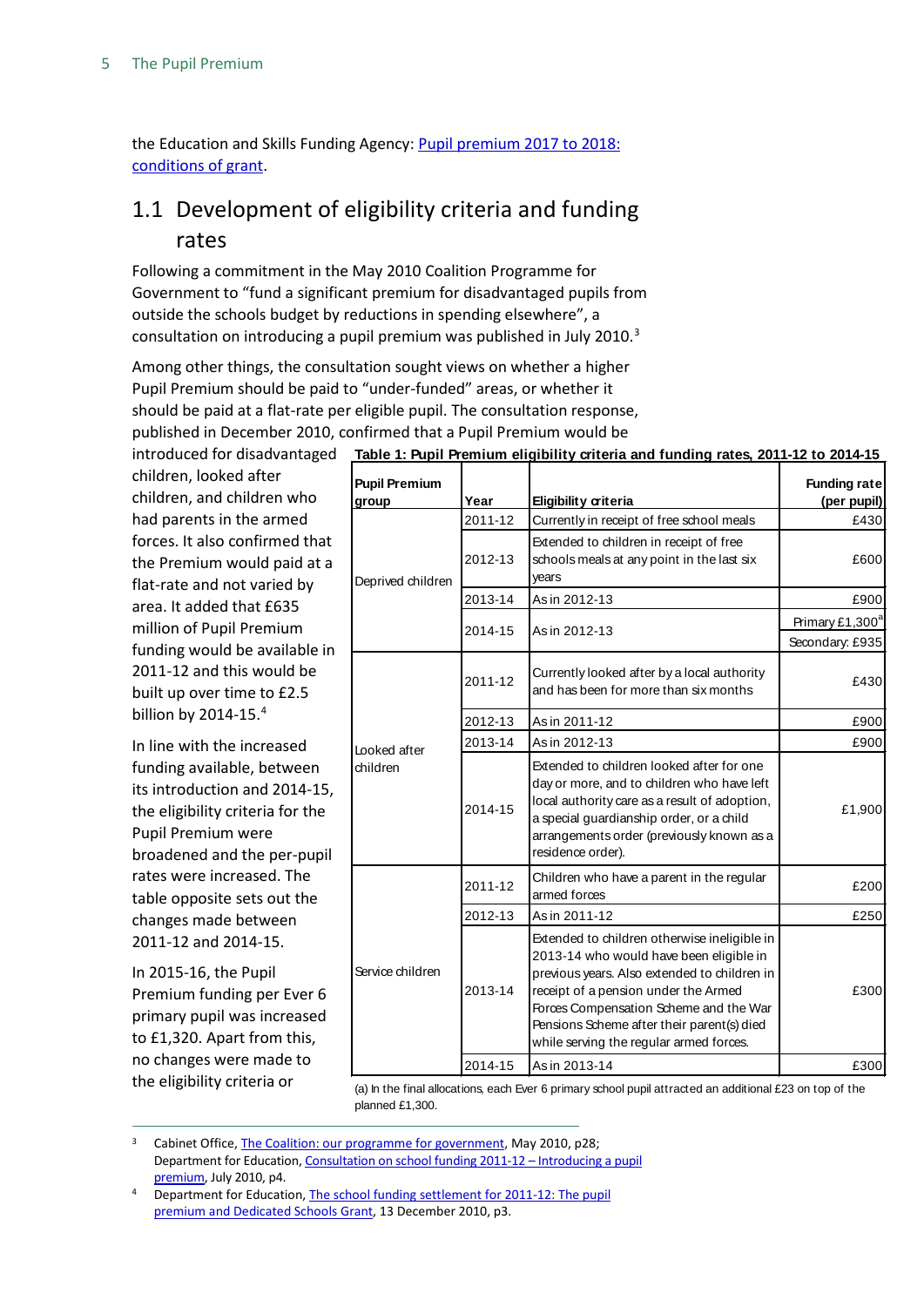funding rates through to 2017-18.

The *[Spending Review and Autumn Statement 2015](https://www.gov.uk/government/uploads/system/uploads/attachment_data/file/479749/52229_Blue_Book_PU1865_Web_Accessible.pdf)* committed to protect the Pupil Premium "at current rates."<sup>[5](#page-5-2)</sup> In response to a parliamentary question asking whether the rates would be protected in cash terms or in real terms, the Minister, Robert Goodwill, stated that, "the Pupil Premium us currently worth £2.5 billion a year and we will continue to protect it to support those who need it."<sup>[6](#page-5-3)</sup>

## <span id="page-5-0"></span>Increase in Pupil Premium Plus rate from 2018-19 In the current school funding system, some schools with looked-after

children receive additional funding through their local authority's school funding formula. This is on top of funding provided through the Pupil Premium Plus.

In response to its stage one consultation on the introduction of a national funding formula for schools, the Government confirmed that it intended to target support for looked-after and previously looked after children through the Pupil Premium Plus, rather than include a looked-after children factor in the national funding formula.<sup>[7](#page-5-4)</sup>

In September 2017, the Government confirmed that following the introduction of the national funding formula in 2018-19 the amount spent through looked-after children factors in local authority funding formulas would be transferred to the Pupil Premium Plus budget. As a result, the Pupil Premium Plus rate will increase from £1,900 to £2,300 from 201[8](#page-5-5)-19.8

The Government's original consultation on the funding formula explained that the rationale for this change is to ensure that currently looked after children and those who have left care are treated equally by the school funding system:

Children's experiences prior to entering care have a long-lasting effect on their educational attainment. When children leave care, through for example adoption, it is unlikely that their educational needs will change significantly simply because their care status has changed. Recent school performance data shows that children who have left care significantly underperform compared to children who have never been in care. We believe the funding system should treat both children in care and those who have left care equally.<sup>[9](#page-5-6)</sup>

Further information on the introduction of the national funding formula is available in the Library Briefing, *Implementation of the national funding* [formula for schools in England.](http://researchbriefings.parliament.uk/ResearchBriefing/Summary/CBP-8106)

## <span id="page-5-1"></span>1.2 Pupil Premium funding allocations

As would be expected given the broadening of the eligibility criteria set out in the previous section, total annual funding for the Pupil Premium

<span id="page-5-2"></span> <sup>5</sup> HM Treasury, *[Spending Review and Autumn Statement](https://www.gov.uk/government/uploads/system/uploads/attachment_data/file/479749/52229_Blue_Book_PU1865_Web_Accessible.pdf)*, November 2015, p44

<span id="page-5-4"></span><span id="page-5-3"></span><sup>6</sup> [PQ 532,](https://search.parliament.uk/search?q=type%3A%22Parliamentary+questions%22+ref%3A532&rows=10&view=detailed&s=date) 30 June 2017.

<sup>7</sup> Department for Education, *[Schools national funding formula: Government consultation](https://www.gov.uk/government/uploads/system/uploads/attachment_data/file/577357/Schools_national_funding_formula_government_consultation_response__stage_1.pdf)  [response: stage 1,](https://www.gov.uk/government/uploads/system/uploads/attachment_data/file/577357/Schools_national_funding_formula_government_consultation_response__stage_1.pdf)* December 2016, p17.

<span id="page-5-5"></span><sup>8</sup> Department for Education, *[The national funding formula for schools and high needs:](https://www.gov.uk/government/uploads/system/uploads/attachment_data/file/648532/national_funding_formula_for_schools_and_high_needs-Policy_document.pdf)  [Policy document,](https://www.gov.uk/government/uploads/system/uploads/attachment_data/file/648532/national_funding_formula_for_schools_and_high_needs-Policy_document.pdf)* September 2017, p9[; HCWS369,](https://www.parliament.uk/business/publications/written-questions-answers-statements/written-statement/Commons/2017-12-19/HCWS369/) 19 December 2017.

<span id="page-5-6"></span><sup>9</sup> Department for Education, *[Schools national funding formula: Government consultation –](https://consult.education.gov.uk/funding-policy-unit/schools-national-funding-formula/supporting_documents/Schools_NFF_consultation.pdf) [stage one,](https://consult.education.gov.uk/funding-policy-unit/schools-national-funding-formula/supporting_documents/Schools_NFF_consultation.pdf)* March 2016, pp39-41.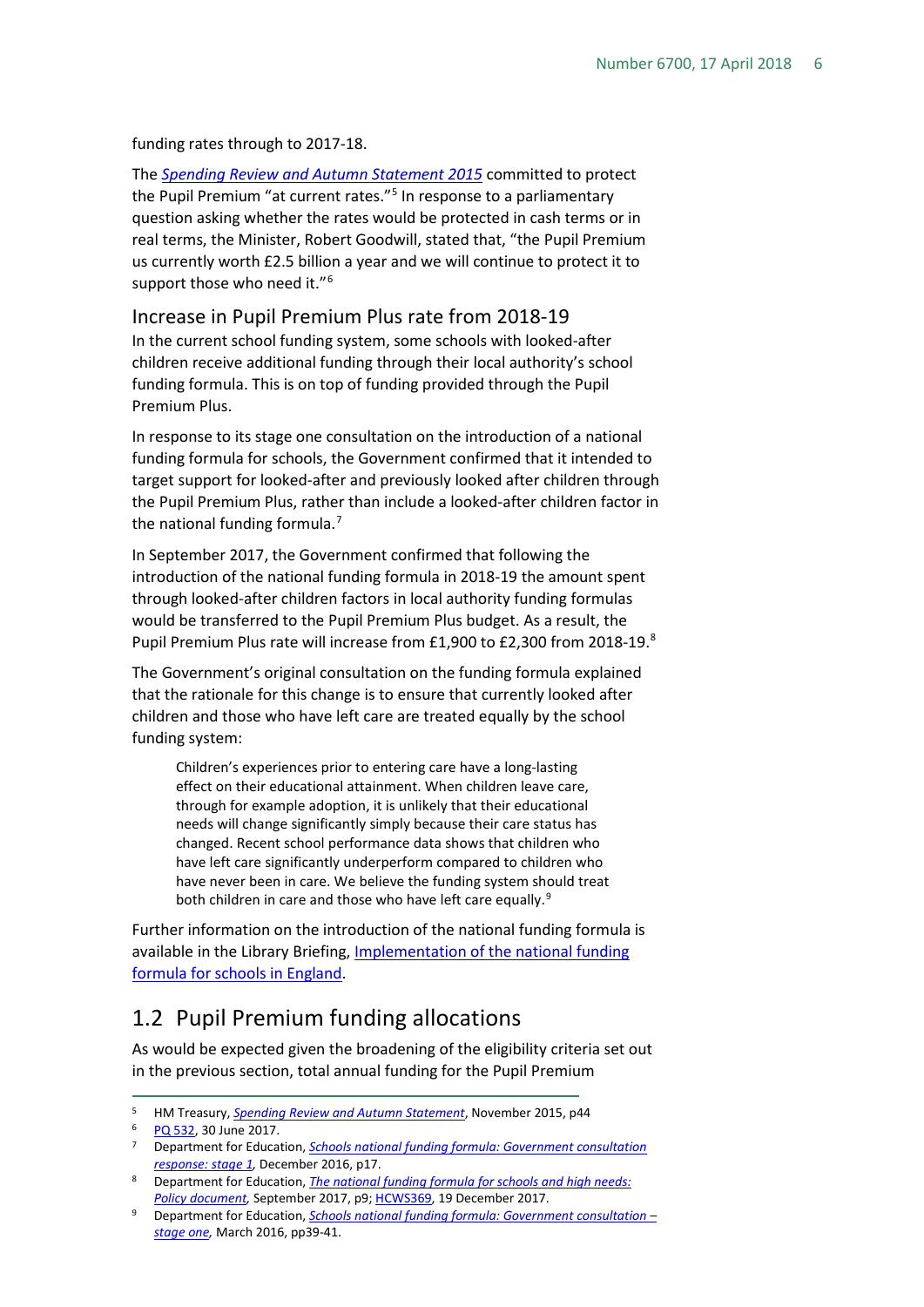increased substantially between 2011-12 and 2014-15, from £623 million to £2.41 billion. In 2017-18, £2.40 billion of funding was provided for the Pupil Premium, £2.2 billion of which (91%) was allocated in respect of pupils qualifying for the Premium due to their FSM status. £189 million (8% of the total) was allocated in respect of looked after and previously looked after children, and £23 million (1% of the total) was allocated in respect of service children.

Unsurprisingly, the number of pupils attracting the Pupil Premium followed a similar trend to the overall level of funding between 2011-12 and 2017-18, with an increase in pupils following each broadening of the eligibility criteria. In 2017-18, 2.07 million children were eligible for some form of Pupil Premium funding, the vast majority of which  $-$  1.89 million  $-$  were eligible under the deprivation criteria. 99,000 children were eligible for the Pupil Premium Plus (for looked after and previously looked after children) and 75,000 attracted the Service Premium.

**Table 2: Pupil Premium allocations by element, 2011-12 to 2017-18** £ millions, cash

|         | Deprivation | Service<br>children | Looked after<br>children | Total  |
|---------|-------------|---------------------|--------------------------|--------|
| 2011-12 | £594        | £9                  | £20                      | £623   |
| 2012-13 | £1,141      | £13                 | £26                      | £1,180 |
| 2013-14 | £1,784      | £17                 | £38                      | £1,840 |
| 2014-15 | £2,230      | £19                 | £164                     | £2,413 |
| 2015-16 | £2,235      | £21                 | £160                     | £2,416 |
| 2016-17 | £2,215      | £22                 | £175                     | £2,412 |
| 2017-18 | £2,187      | £23                 | £189                     | £2,399 |

Source: Department for Education, *Pupil Premium allocations*, various years

#### **Table 3: Number of pupils eligible for the Pupil Premium by**

|         | Deprivation | Service<br>children | Looked after<br>children | Total     |
|---------|-------------|---------------------|--------------------------|-----------|
| 2011-12 | 1,217,560   | 45,070              | 40,560                   | 1,303,190 |
| 2012-13 | 1,831,130   | 52,370              | 41,420                   | 1,924,920 |
| 2013-14 | 1,917,270   | 57,940              | 42,540                   | 2,017,750 |
| 2014-15 | 1,919,260   | 64,390              | 86,370                   | 2,070,020 |
| 2015-16 | 1,920,357   | 68,896              | 86,154                   | 2,075,406 |
| 2016-17 | 1,906,478   | 73,469              | 93,718                   | 2,073,665 |
| 2017-18 | 1,892,303   | 75,268              | 99,375                   | 2,066,946 |

Source: Department for Education, *Pupil Premium allocations*, various years

Details of 2017-18 Pupil Premium allocations by school, school type, local authority area, and parliamentary constituency are available at: [Pupil](https://www.gov.uk/government/publications/pupil-premium-conditions-of-grant-2017-to-2018/pupil-premium-conditions-of-grant-2017-to-2018)  [premium: allocations and conditions of grant 2017 to 2018.](https://www.gov.uk/government/publications/pupil-premium-conditions-of-grant-2017-to-2018/pupil-premium-conditions-of-grant-2017-to-2018)

Allocations for previous years are available via the links below:

- [2011-12](http://webarchive.nationalarchives.gov.uk/20120109202126/http:/media.education.gov.uk/assets/files/xls/p/pupil%20premium%202011-12%20national%20local%20authority%20and%20parliamentary%20constituency%20tables.xls)
- [2012-13](http://webarchive.nationalarchives.gov.uk/20130108054659/media.education.gov.uk/assets/files/xls/p/pupil%20premium%202012-13%20national%20la%20and%20pc.xls)
- [2013-14](https://www.gov.uk/government/publications/pupil-premium-2013-to-2014-final-allocation-tables)
- [2014-15](https://www.gov.uk/government/publications/pupil-premium-2014-to-2015-final-allocations)
- [2015-16](https://www.gov.uk/government/publications/pupil-premium-2015-to-2016-allocations)
- [2016-17](https://www.gov.uk/government/publications/pupil-premium-conditions-of-grant-2016-to-2017)

#### <span id="page-6-0"></span>1.3 How the Premium is paid

How the Pupil Premium is [paid](https://www.gov.uk/guidance/pupil-premium-information-for-schools-and-alternative-provision-settings#payments) depends on the type of school and the Pupil Premium element. In terms of Pupil Premium funding for disadvantaged pupils (Ever 6 FSM), post-looked after children and service children in mainstream schools:

- For maintained schools, the Government pays the local authority the relevant funding in quarterly instalments, and they pass it onto their schools in respect of each eligible pupil on the January school census.
- Academies and free schools are paid directly by the Education and Skills Funding Agency in quarterly instalments.<sup>[10](#page-6-1)</sup>

<span id="page-6-1"></span><sup>&</sup>lt;sup>10</sup> [Pupil premium 2017 to 2018: conditions of grant,](https://www.gov.uk/government/publications/pupil-premium-conditions-of-grant-2017-to-2018/pupil-premium-conditions-of-grant-2017-to-2018) Education and Skills Funding Agency, last updated 12 October 2017.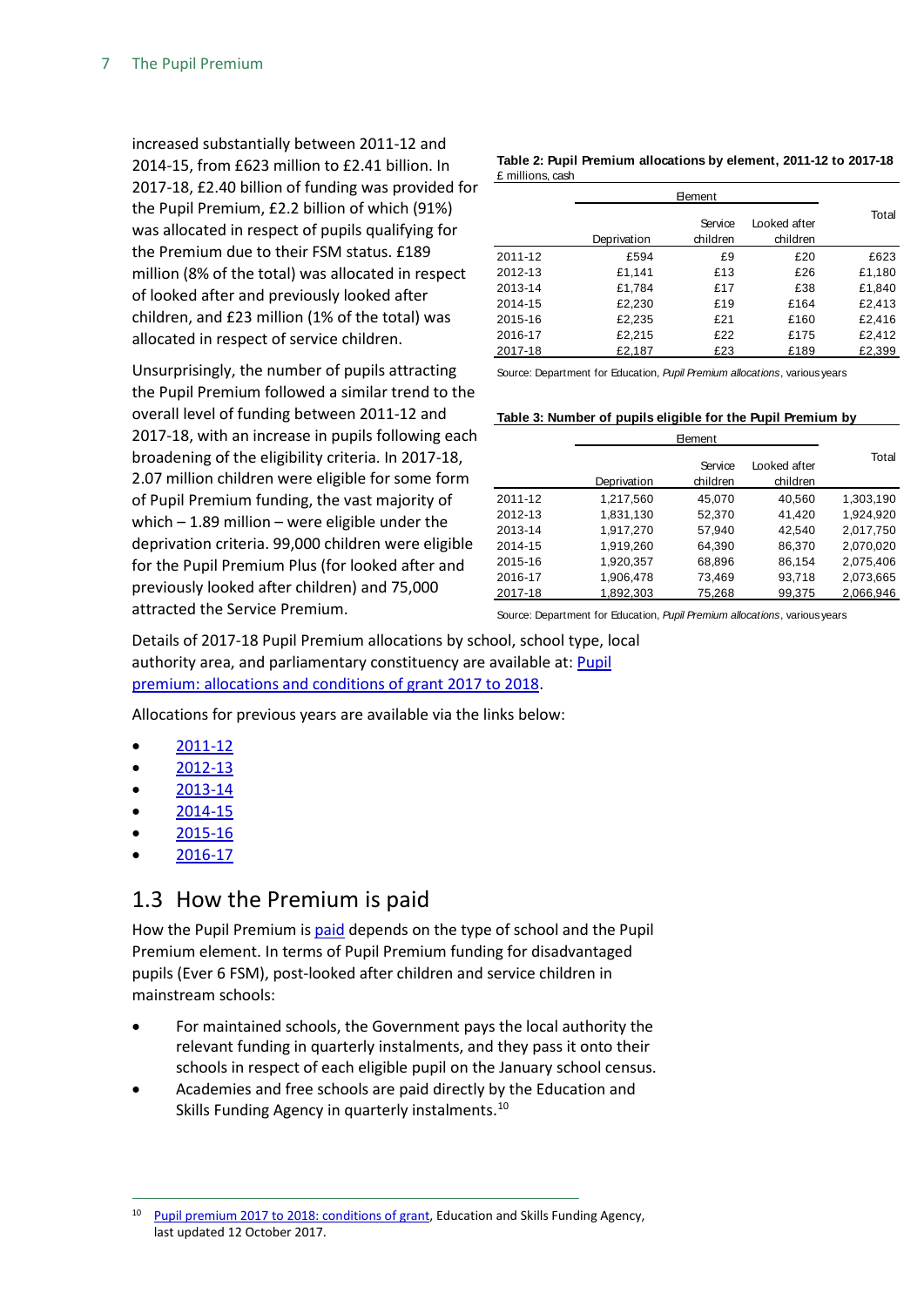#### <span id="page-7-0"></span>Non-mainstream settings

The Education and Skills Funding Agency allocates Pupil Premium funding to local authorities for disadvantaged pupils (Ever 6 FSM), post-looked after children and service children in general hospital schools and alternative provision (including non-maintained special schools), not maintained by the local authority but where the local authority pays full tuition fees.

Local authorities must pass on Pupil Premium funding for pupils in nonmaintained special schools; this may be done on a termly basis.

For other alternative provision settings, the local authority may pass on the funding to the provider. Alternatively, in consultation with non-mainstream settings, it may use it to spend specifically on additional educational support to raise the standard of attainment for the eligible pupils. $^{11}$  $^{11}$  $^{11}$ 

#### <span id="page-7-1"></span>Looked after children

Virtual school heads are responsible for managing Pupil Premium funding for children currently looked after by the local authority and for allocating it to schools and alternative provision settings. They can pass on the full funding received in respect of a child to the relevant school or alternative provider, but are not required to do so. For example, some funding can be pooled to pay for activities that will benefit a group of or all of an authority's looked after children.<sup>[12](#page-7-3)</sup>

The responsibilities of virtual school heads include, but are not limited to:

- identifying their local authority's look after children;
- ensuring that the method used to allocate the money is simple so that children can benefit from it without delay;
- working with schools and alternative providers to make sure that they spend their pupil premium funding for looked after children to help meet the needs identified in the children's personal education plans;
- being able to demonstrate how the pupil premium funding they manage is raising the achievement of looked after children; and
- returning any un-spent or un-allocated funding to the Department for Education (DfE). [13](#page-7-4)

An article on the *TES* website from July 2016 reported that in 2014-15 over £2.5 million of pupil premium funding for looked after children was not spent by local authorities and was returned to central government. The article noted the reasons for this given by two councils:

- The DfE allocated money based on more looked after children than the local authority could identify as being in care.
- Some funding was received too late in the year to spend.<sup>[14](#page-7-5)</sup>

<span id="page-7-2"></span><sup>&</sup>lt;sup>11</sup> As above.

<span id="page-7-3"></span><sup>&</sup>lt;sup>12</sup> Department for Education[, Pupil premium: virtual school heads' responsibilities,](https://www.gov.uk/guidance/pupil-premium-virtual-school-heads-responsibilities) last updated 19 March 2015.

<span id="page-7-5"></span><span id="page-7-4"></span>

<sup>13</sup> As above.<br><sup>14</sup> [Exclusive: millions in funding for pupils in care left unspent,](https://www.tes.com/news/school-news/breaking-news/exclusive-millions-funding-pupils-care-left-unspent) *TES*, 1 July 2016.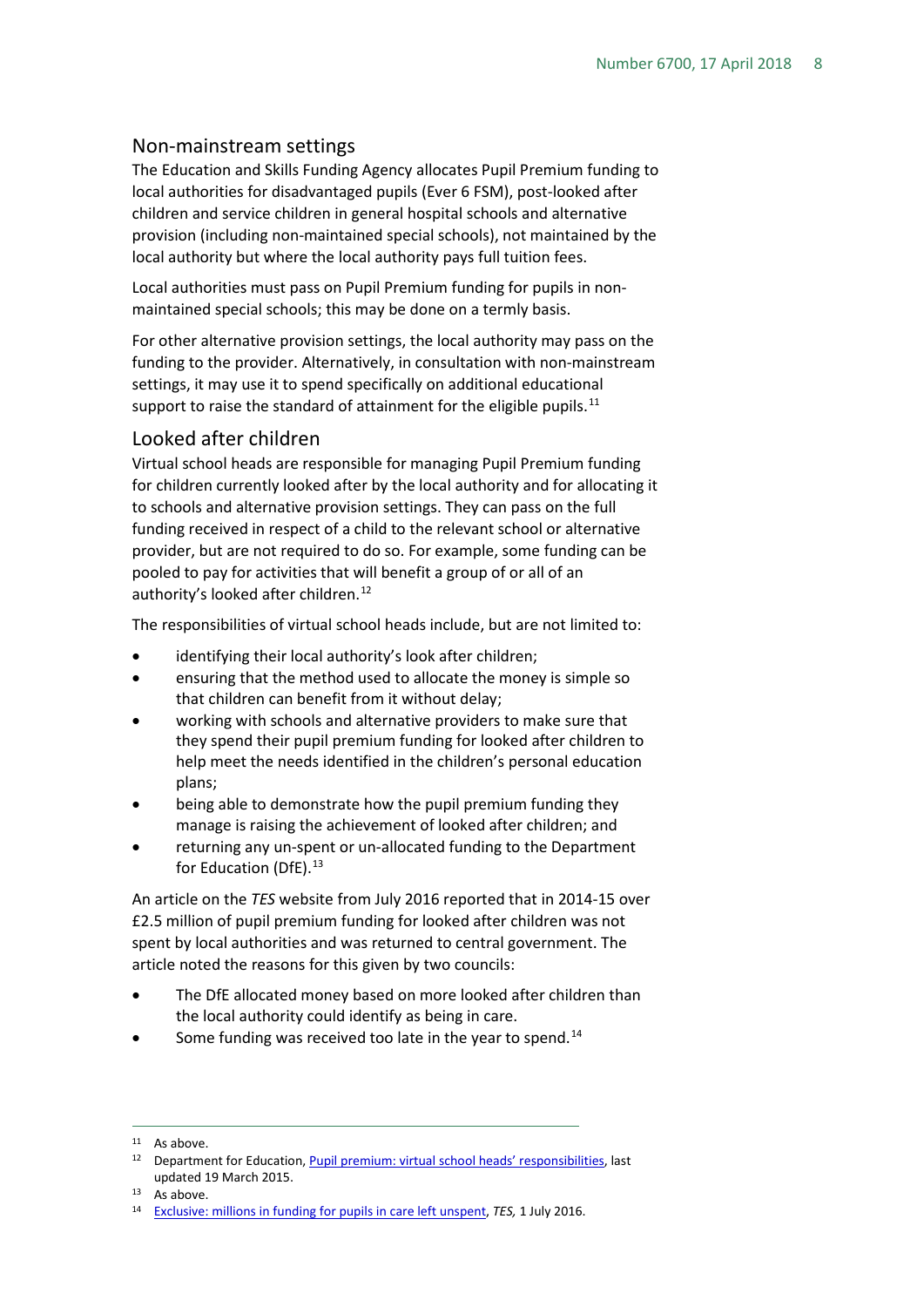### <span id="page-8-0"></span>1.4 Accountability

Local authorities are required to certify that they have passed on the correct amount of Pupil Premium funding to schools or, where funding has been spent centrally, that it has been used in line with the conditions of the grant (i.e. for the benefit of looked after children's educational needs).<sup>[15](#page-8-2)</sup>

#### <span id="page-8-1"></span>Schools

Local authority maintained schools are required to publish a strategy for using Pupil Premium funding on their websites. There is no parallel obligation on academies unless provided for in their funding agreement; the current model funding agreement does require academies to publish information about how they spend their pupil premium allocation and what impact it has had on educational attainment.<sup>[16](#page-8-3)</sup> The DfE recommends that academies should publish their Pupil Premium strategy regardless of whether this is required by the school's funding agreement.<sup>17</sup>

#### **Box 2: Help for schools on how to use Pupil Premium funding effectively**

The Education Endowment Foundation has produced a teaching and learning toolkit for schools on how to use the Pupil Premium effectively. It has also produced an evaluation tool to help schools measure the impact of their approaches. Information on schools that have been recognised for their successful use of the Pupil Premium is provided on the <u>Pupil Premium Awards website</u>.<sup>[18](#page-8-5)</sup>

The DfE has published guidance on what maintained schools *must* publish online and what academies *should* publish. The lists are essentially the same for both types of school. The guidance for maintained schools states:

You must publish a strategy for the school's use of the pupil premium. You no longer have to publish a 'pupil premium statement'.

For the current academic year, you must include:

- your school's pupil premium grant allocation amount
- a summary of the main barriers to educational achievement faced by eligible pupils at the school
- how you'll spend the pupil premium to address those barriers and the reasons for that approach
- how you'll measure the impact of the pupil premium
- the date of the next review of the school's pupil premium strategy

For the previous academic year, you must include:

• how you spent the pupil premium allocation

<span id="page-8-2"></span> <sup>15</sup> [Pupil premium 2017 to 2018: conditions of grant,](https://www.gov.uk/government/publications/pupil-premium-conditions-of-grant-2017-to-2018/pupil-premium-conditions-of-grant-2017-to-2018) Education and Skills Funding Agency, last updated 12 October 2017.

<span id="page-8-3"></span><sup>&</sup>lt;sup>16</sup> Department for Education, Mainstream academy and free school: single funding [agreement,](https://www.gov.uk/government/publications/academy-and-free-school-funding-agreements-single-academy-trust) April 2016, para 2.17.

<span id="page-8-4"></span>Department for Education, What academies, free schools and colleges should publish [online,](https://www.gov.uk/guidance/what-academies-free-schools-and-colleges-should-publish-online#pupil-premium) 30 June 2016.

<span id="page-8-5"></span>[Pupil premium: funding and accountability for schools,](https://www.gov.uk/guidance/pupil-premium-information-for-schools-and-alternative-provision-settings#accountability) last updated 22 February 2017.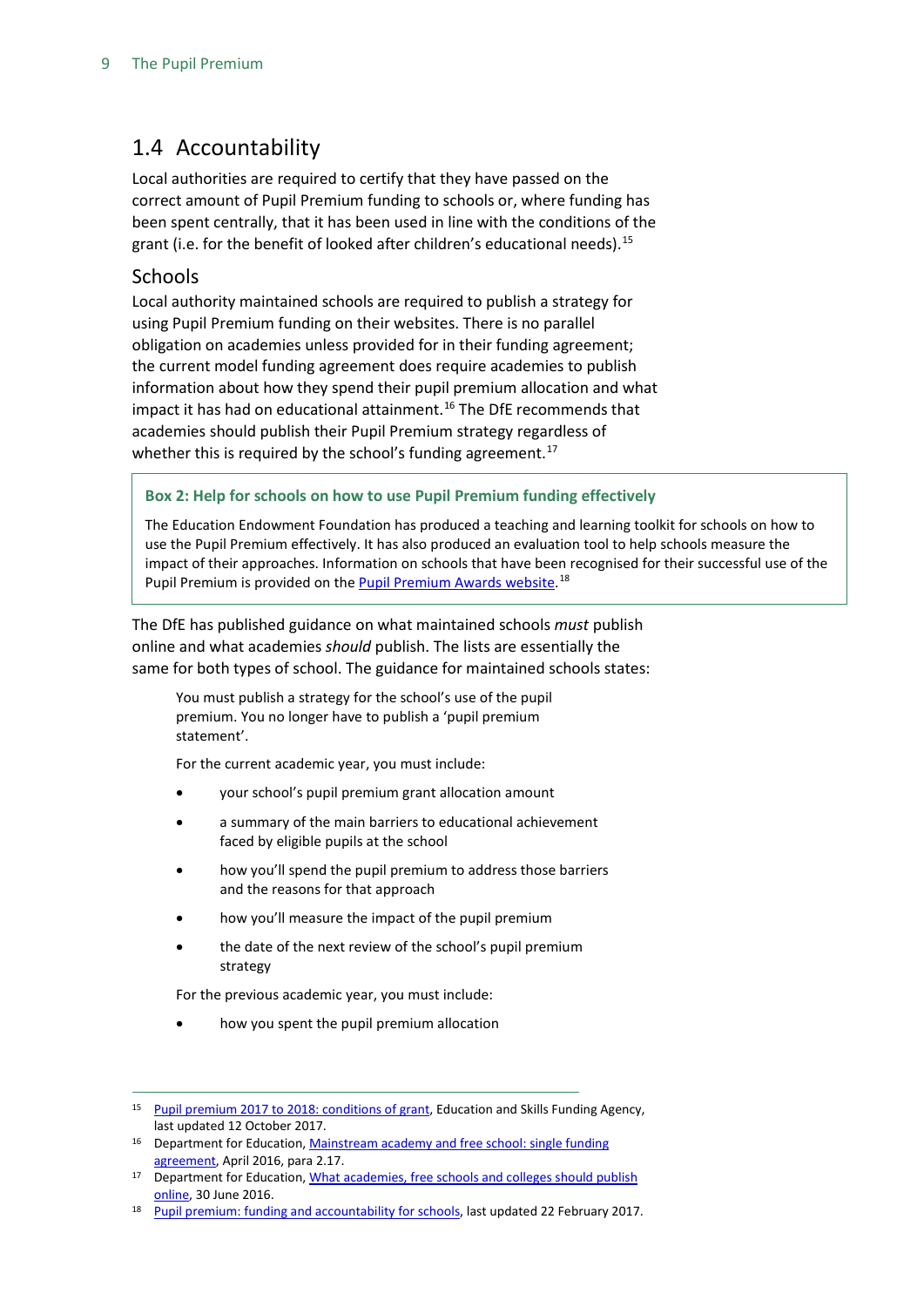the impact of the expenditure on eligible and other pupils.<sup>[19](#page-9-2)</sup>

Schools are also accountable for their use of the Pupil Premium via the performance tables, which report on the performance of disadvantaged pupils compared to other pupils.

Ofsted inspections report on the attainment and progress of disadvantaged pupils who attract the Pupil Premium. If Ofsted identifies issues with a school's provision for disadvantaged pupils it will recommend that it commissions a Pupil Premium review. Reviews can also be recommended by other bodies, including the school itself; the DfE; and the school's local authority, academy trust or regional schools commissioner.<sup>[20](#page-9-3)</sup> [DfE guidance](https://www.gov.uk/guidance/pupil-premium-reviews) provides more information on the process for Pupil Premium reviews, including the commissioning of them.<sup>21</sup>

#### <span id="page-9-0"></span>Looked after children

Ofsted inspections of services for looked after children will ask for an annual report from the virtual school head, which should include:

- details of how the pupil premium for looked after children has been managed; and
- evidence of how pupil premium spending has supported the achievement of children looked after by the local authority.<sup>[22](#page-9-5)</sup>

#### <span id="page-9-1"></span>1.5 School Admissions and the Pupil Premium

Following a [consultation,](https://www.gov.uk/government/uploads/system/uploads/attachment_data/file/333419/Changes_to_the_School_Admissions_Code_Consultation_Document.pdf) in October 2014 the Government confirmed that it would change the School Admissions Code to give all admission authorities in England the option to prioritise disadvantaged children in their admission arrangements.<sup>[23](#page-9-6)</sup>

The changes came into force in December 2014 with the publication of a revised School Admissions Code. The [current Code,](https://www.gov.uk/government/uploads/system/uploads/attachment_data/file/389388/School_Admissions_Code_2014_-_19_Dec.pdf) published in September 2015, includes the provisions in paragraphs 1.39A and 139B:

1.39A Admission authorities may give priority in their oversubscription criteria to children eligible for the early years pupil premium, the pupil premium and also children eligible for the service premium. Admission authorities should clearly define in the arrangements the categories of eligible premium recipients to be prioritised.

1.39B Admission authorities may give priority in their oversubscription criteria to children eligible for the early years pupil premium, the pupil premium or the service premium who:

a) are in a nursery class which is part of the school; or

<span id="page-9-2"></span> <sup>19</sup> Department for Education[, What maintained schools must publish](https://www.gov.uk/guidance/what-maintained-schools-must-publish-online#pupil-premium) online: pupil [premium,](https://www.gov.uk/guidance/what-maintained-schools-must-publish-online#pupil-premium) last updated 1 November 2016.

<span id="page-9-3"></span><sup>&</sup>lt;sup>20</sup> Department for Education[, Pupil premium: funding and accountability for schools,](https://www.gov.uk/guidance/pupil-premium-information-for-schools-and-alternative-provision-settings) last updated 22 February 2017.

<span id="page-9-4"></span><sup>&</sup>lt;sup>21</sup> [Pupil premium reviews,](https://www.gov.uk/guidance/pupil-premium-reviews) National College for Teaching and Leadership, last updated 14 January 2015.

<span id="page-9-5"></span><sup>&</sup>lt;sup>22</sup> Department for Education, *Pupil premium: virtual school heads' responsibilities*, last updated 19 March 2015.

<span id="page-9-6"></span><sup>&</sup>lt;sup>23</sup> Department for Education, Changes to the School Admissions Code: Government [consultation response,](https://www.gov.uk/government/uploads/system/uploads/attachment_data/file/368917/Revised_Admissions_Code_consultation_government_response.pdf) October 2014.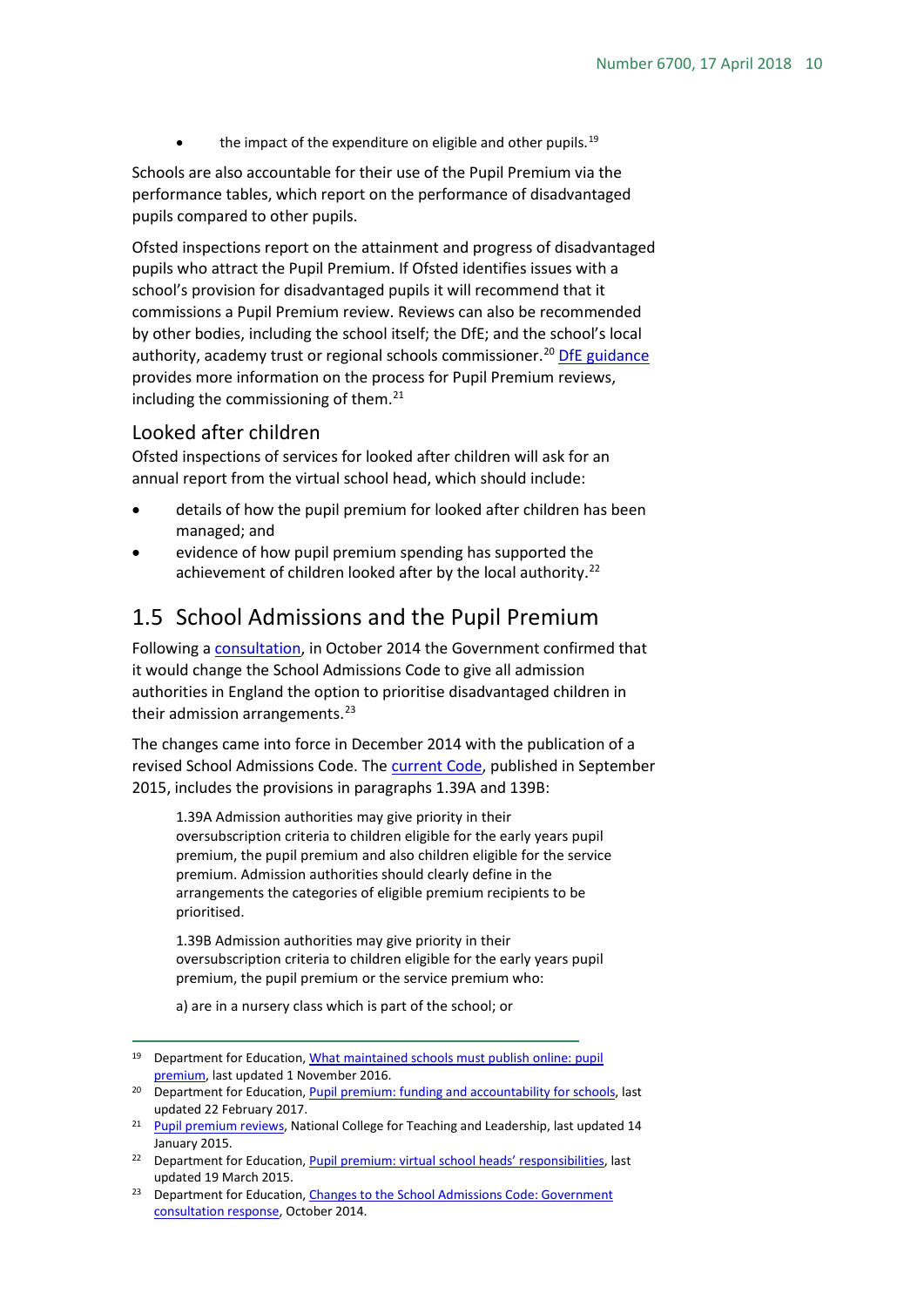b) attend a nursery that is established and run by the school. The nursery must be named in the admission arrangements and its selection must be transparent and made on reasonable grounds.<sup>[24](#page-10-0)</sup>

Neither of the criteria are compulsory; admissions authorities may adopt them if they wish.

Unless otherwise provided for in the Code, schools are required to give the highest priority in their oversubscription criteria to looked after children and to children who left care because of adoption, a child arrangements order, or special guardianship order (i.e. the same eligibility criteria as for the Pupil Premium Plus).<sup>[25](#page-10-1)</sup>

<span id="page-10-0"></span><sup>&</sup>lt;sup>24</sup> Department for Education, **School Admissions Code**, September 2015, p17.

<span id="page-10-1"></span><sup>25</sup> As above, para 1.7.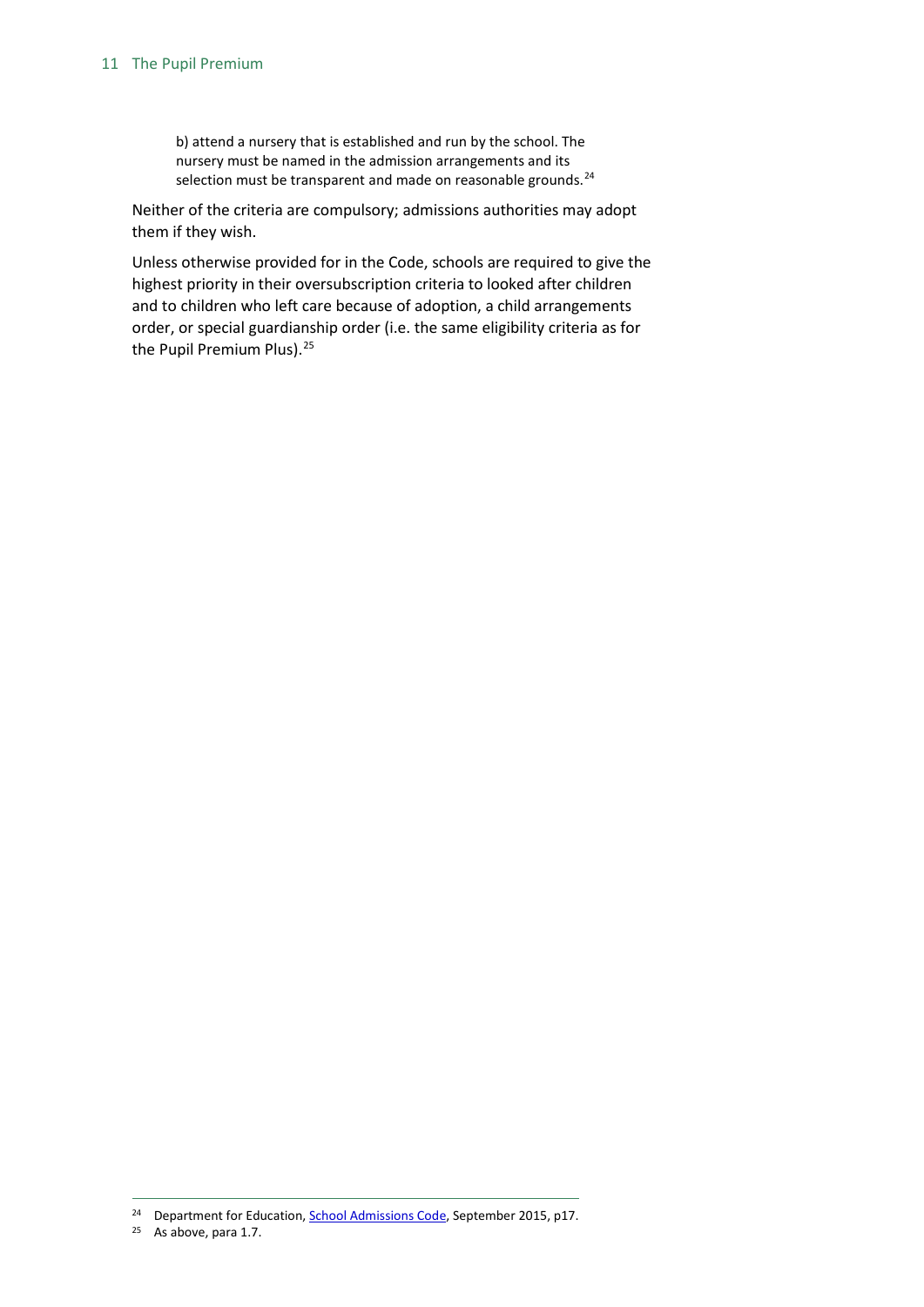## <span id="page-11-0"></span>2. Eligibility criteria issues

Issues have been raised with the eligibility criteria for attracting the Pupil Premium, with concerns generally centred on pupils that may not be attracting funding that they are potentially eligible for. This section provides a brief overview of these issues.

### <span id="page-11-1"></span>2.1 The requirement to register for free school meals

The Pupil Premium is only paid in respect of children registered to claim free school meals (FSM), and does not include those who are eligible but not registered; the term used by the DfE is "known to be eligible for Free School Meals".[26](#page-11-2) In order to be registered as eligible for FSMs, the pupil or their parent/carer must be in receipt of a qualifying benefit *and* a request must have been made by them for FSMs.

The DfE's consultation on introducing a Pupil Premium stated that "allocating funding on the basis of FSM eligibility, as recorded on the pupillevel annual school census, has the very substantial benefit that it reflects the specific characteristics of the individual pupil. It is easily collected and is updated annually".<sup>[27](#page-11-3)</sup> The consultation also noted, however, that the "main issues" with the FSM indicator included that it reflected "registered eligibility for free meals rather than actual eligibility".<sup>[28](#page-11-4)</sup>

There is no ongoing annual official estimate of pupils eligible, but not claiming free school meals.<sup>29</sup> In 2013, the DfE published research on Pupils [not claiming free school meals,](https://www.gov.uk/government/uploads/system/uploads/attachment_data/file/183380/DFE-RR235.pdf) which updated [earlier research](https://www.gov.uk/government/publications/pupils-not-claiming-free-school-meals) published in 2012. The report estimated that nationally around 200,000 children aged 4- 15 appeared to be entitled to FSM but were not claiming them. This represented around 14% the total number of pupils though to be entitled for FSMs. The rate was highest for those at either end of the age range, and in less deprived areas.

If registered, the child does not have to actually receive FSM for the Pupil Premium to be paid; simply being registered is sufficient. In 2012, the DfE issued a template letter for local authorities to send to parents to encourage FSM registration. The letter stated that, "if you don't want your child to have the school meals they can continue as normal – as long as you qualify and are registered, the school still gets £600 extra [i.e. the Pupil Premium]".<sup>[30](#page-11-6)</sup>

In a June 201[5 report](http://www.nao.org.uk/wp-content/uploads/2015/06/Funding-for-disadvantaged-pupils.pdf) on the efficacy of the Premium (see section 5), the NAO raised the identification of pupils eligible for the Pupil Premium as an issue and stated that the introduction of Universal Infant Free School Meals for 5-7 year olds in September 2014 (removing the need to register to

<span id="page-11-2"></span><sup>&</sup>lt;sup>26</sup> Email to the Library from Department for Education official, 4 May 2012

<span id="page-11-3"></span><sup>&</sup>lt;sup>27</sup> DfE [Consultation on school funding 2011-12 –](http://www.education.gov.uk/consultations/downloadableDocs/School%20Funding%20Consultation%20Document.pdf) Introducing a Pupil Premium, p11.

<span id="page-11-4"></span><sup>28</sup> As above, p12, para 35

<span id="page-11-5"></span><sup>&</sup>lt;sup>29</sup> [PQ111683,](http://www.parliament.uk/written-questions-answers-statements/written-question/commons/2017-11-06/111683) 13 November 2017.

<span id="page-11-6"></span><sup>&</sup>lt;sup>30</sup> Department for Education[, Example letter to parents,](http://media.education.gov.uk/assets/files/doc/f/fsm%20example%20parent%20letter.doc) webpage [taken on 4 May 2012]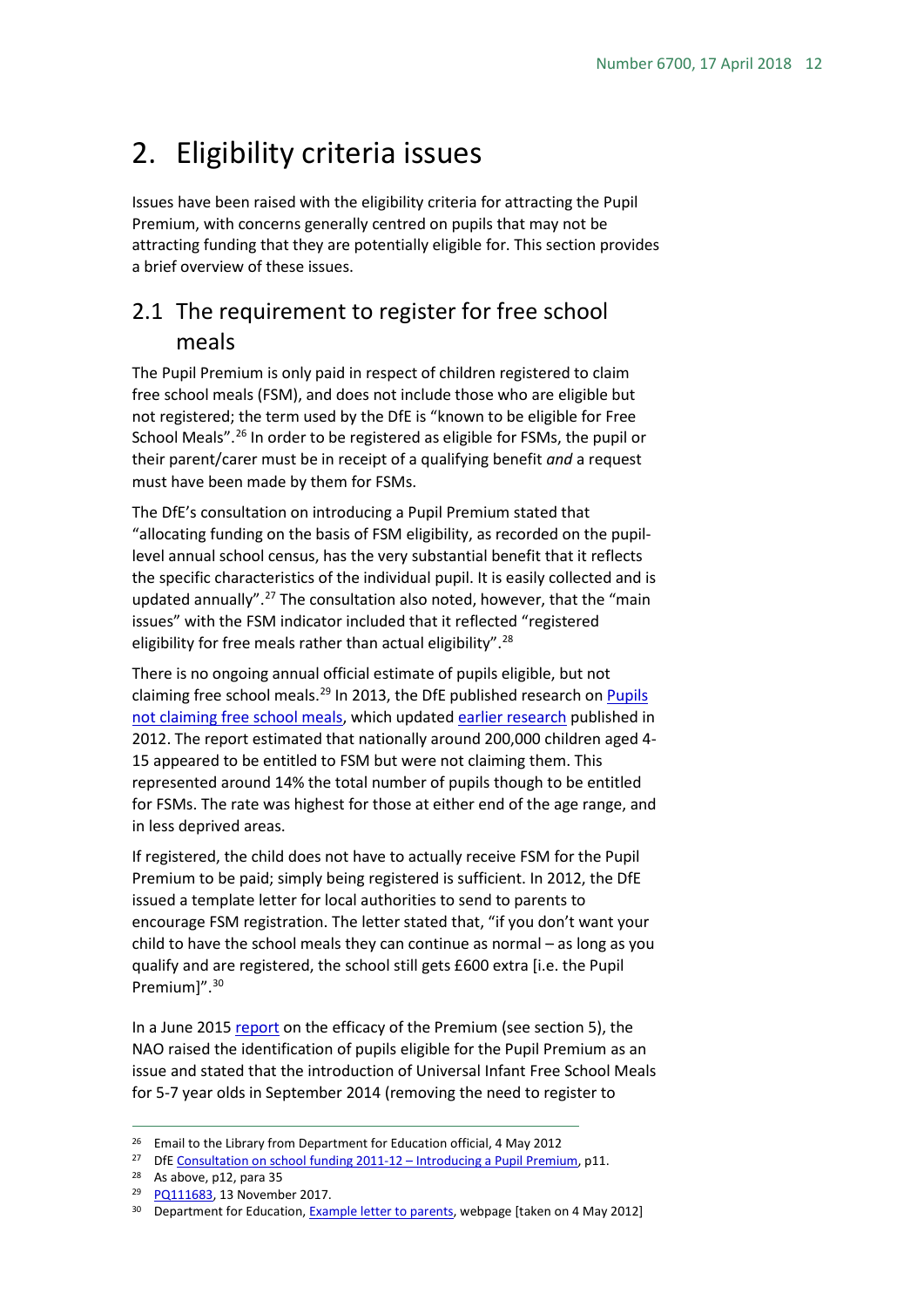receive a meal) and also Universal Credit might "make it more difficult comprehensively and consistently to identify all disadvantaged pupils.["31](#page-12-2)

In response to a parliamentary question in March 2017, the then Minister, Edward Timpson, set out what the Government was doing to help identify children eligible for the Pupil Premium:

The pupil premium is allocated to schools for pupils who have claimed free school meals at any point in the past six years and those who are in care, or who left care through adoption or other routes. Those claiming free schools meals (FSM) form the majority and we want all parents whose children are entitled to apply for them.

To support this, the Department for Education provides an electronic Eligibility Checking System that allows local authorities promptly to check data held by the Department for Work and Pensions, the Home Office and HMRC in order to establish FSM eligibility. The Department has also provided a model registration form and accompanying guidance that schools can use as part of their enrolment process.

We want to make it as simple as possible for schools and local authorities to determine eligibility for FSM; the Department will continue to explore ways to make FSM eligibility checking as effective as possible.<sup>[32](#page-12-3)</sup>

The November 2017 consultation on revising the FSM eligibility criteria (see section 2.2 below) stated that the Government wanted "to make sure that as many eligible children as possible are claiming their free school meals." It highlighted the model registration form provided to schools by the DfE and said that the Department would "continue to look at what the most effective schools do, and highlight and disseminate best practice from these schools and local authorities for other schools to use."<sup>[33](#page-12-4)</sup>

### <span id="page-12-0"></span>2.2 Universal Credit

To be eligible for FSMs a child or their parent/carer must be in receipt of a qualifying benefit. Universal Credit, which is being gradually rolled out across Great Britain, replaces many of these qualifying benefits (and some others) with a single payment.

#### **Box 3: Universal Credit roll out**

Under current projections, Universal credit is expected to be fully rolled out across Great Britain by September 2018, with people still claiming "legacy benefits" transferred over to Universal Credit by March 2022. Further information is available in Library Briefing, [Universal Credit roll-out: Autumn/Winter 2017.](http://researchbriefings.parliament.uk/ResearchBriefing/Summary/CBP-8096)

#### <span id="page-12-1"></span>November 2017 consultation

As an interim measure during the initial stages of roll out, all recipients of Universal Credit qualified for FSMs.<sup>[34](#page-12-5)</sup> in November 2017, the Government published a [consultation](https://consult.education.gov.uk/healthy-pupil-unit/fsm/) on eligibility for FSMs under Universal Credit.

<span id="page-12-5"></span><sup>34</sup> [PQ7124,](http://www.parliament.uk/written-questions-answers-statements/written-question/commons/2017-09-04/7124) 12 September 2017.

<span id="page-12-2"></span><sup>&</sup>lt;sup>31</sup> NAO[, Funding for disadvantaged pupils,](http://www.nao.org.uk/wp-content/uploads/2015/06/Funding-for-disadvantaged-pupils.pdf) June 2015, p11

<span id="page-12-3"></span><sup>32</sup> [PQ65118,](http://www.parliament.uk/written-questions-answers-statements/written-question/commons/2017-02-22/65118) 1 March 2017. Also see[, PQ111683.](http://www.parliament.uk/written-questions-answers-statements/written-question/commons/2017-11-06/111683)

<span id="page-12-4"></span><sup>&</sup>lt;sup>33</sup> Department for Education, Eligibility for free school meals and the early years pupil [premium under Universal Credit,](https://consult.education.gov.uk/healthy-pupil-unit/fsm/supporting_documents/Consultation%20%20Free%20school%20meals%20and%20EYPP%20under%20Universal%20Credit.pdf) November 2017, pp14-5.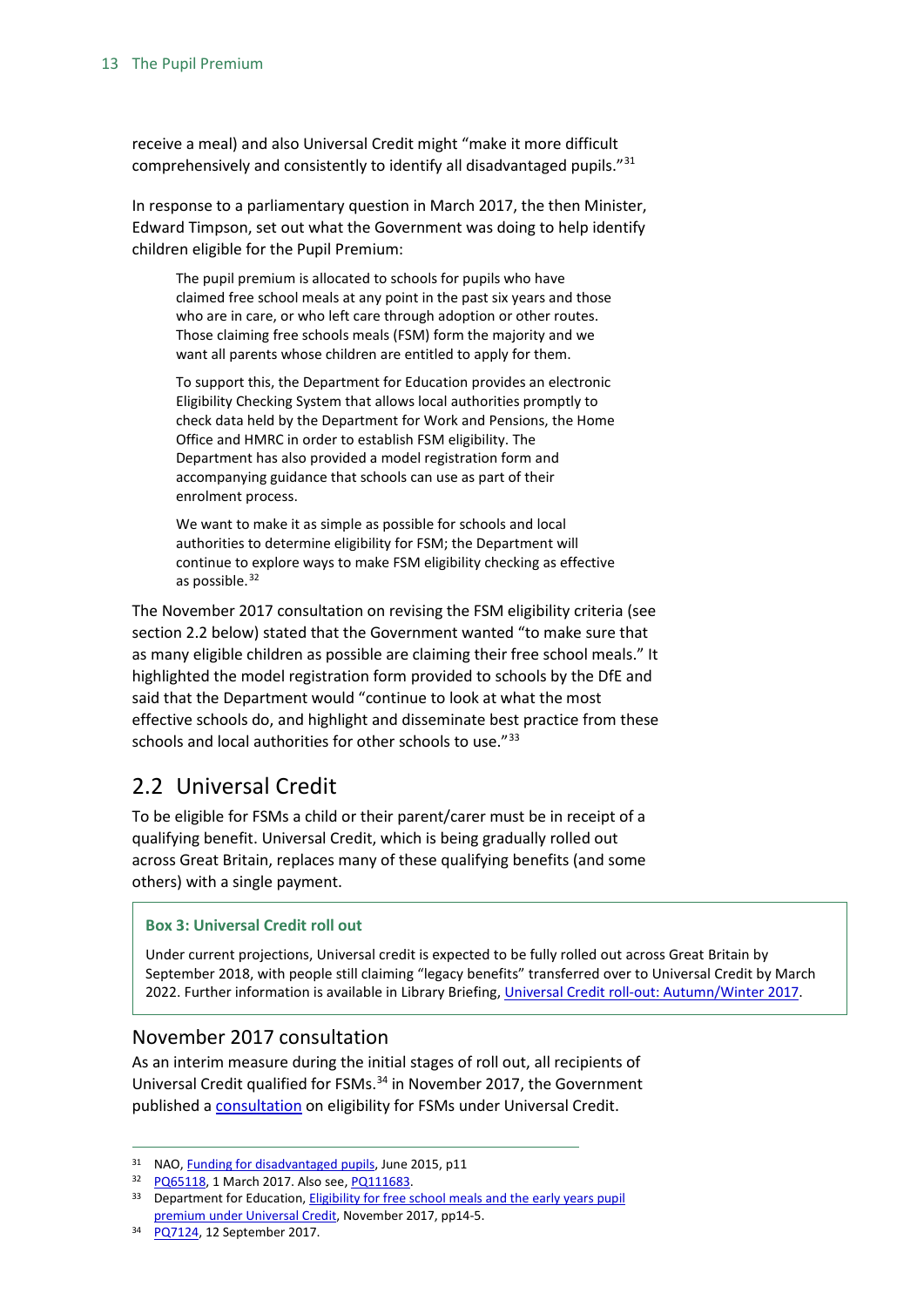The consultation proposed introducing a net earnings threshold (not including benefits) of £7,400 per annum for a household's eligibility for FSMs under Universal Credit. A typical family earning around £7,400 per annum would, the consultation said, have a total household income of between £18,000 and £24,000 once benefits are taken into account.

The Government estimated that under the proposed threshold an extra 50,000 children would become eligible for FSMs compared to the current number of claimants – an increase in the FSMs cohort of around 5%.<sup>[35](#page-13-1)</sup>

The consultation proposed that the new threshold would be introduced from April 2018, and for the threshold to be kept constant until the end of the Universal Credit roll out period.

The consultation also set out transitional protections for existing recipients of FSMs to ensure that they do not immediately lose entitlement as a result of the new criteria:

- From April 2018, all existing claimants should continue to receive free school meals whilst Universal Credit is rolled out. This will apply even if their earnings rise above the new threshold during that time.
- In addition, any child gaining free school meals eligibility after the threshold has been introduced should be protected against losing free school meals during the Universal Credit rollout period.
	- […]
- Once Universal Credit is fully rolled out, any existing claimants that no longer meet the eligibility criteria at that point (because they are earning above the threshold) would continue to receive protection until the end of their current phase of education (e.g. primary, secondary).

#### <span id="page-13-0"></span>Consultation response and regulations

The consultation closed on 11 January 2018 and the Government published a [response](https://www.gov.uk/government/consultations/eligibility-for-free-school-meals-and-the-early-years-pupil-premium-under-universal-credit) on 7 February 2018.

The response confirmed that the Government intended to implement the proposals set out in the consultation. Regulations implementing the changes, *[The Free School Lunches and Milk, and School and Early Years](https://www.legislation.gov.uk/uksi/2018/148/introduction/made)  [Finance \(Amendments Relating to Universal Credit\) \(England\) Regulations](https://www.legislation.gov.uk/uksi/2018/148/introduction/made)  [2018,](https://www.legislation.gov.uk/uksi/2018/148/introduction/made)* came into force on 1 April 2018. The transitional arrangements are provided by *[The Welfare Reform Act 2012 \(Commencement No. 30 and](http://www.legislation.gov.uk/uksi/2018/145/contents/made)  [Transitory Provisions\) Order 2018.](http://www.legislation.gov.uk/uksi/2018/145/contents/made)*

Further information on the changes, including the reaction to them, is provided in section 4.2 of Library Briefing 4195, School meals and [nutritional standards \(England\).](http://researchbriefings.parliament.uk/ResearchBriefing/Summary/SN04195#fullreport)

<span id="page-13-1"></span><sup>&</sup>lt;sup>35</sup> The methodology used to reach the 50,000 figure is [set out in an Appendix](https://publications.parliament.uk/pa/ld201719/ldselect/ldsecleg/82/8206.htm) to a report of the House of Lords Secondary Legislation Committee.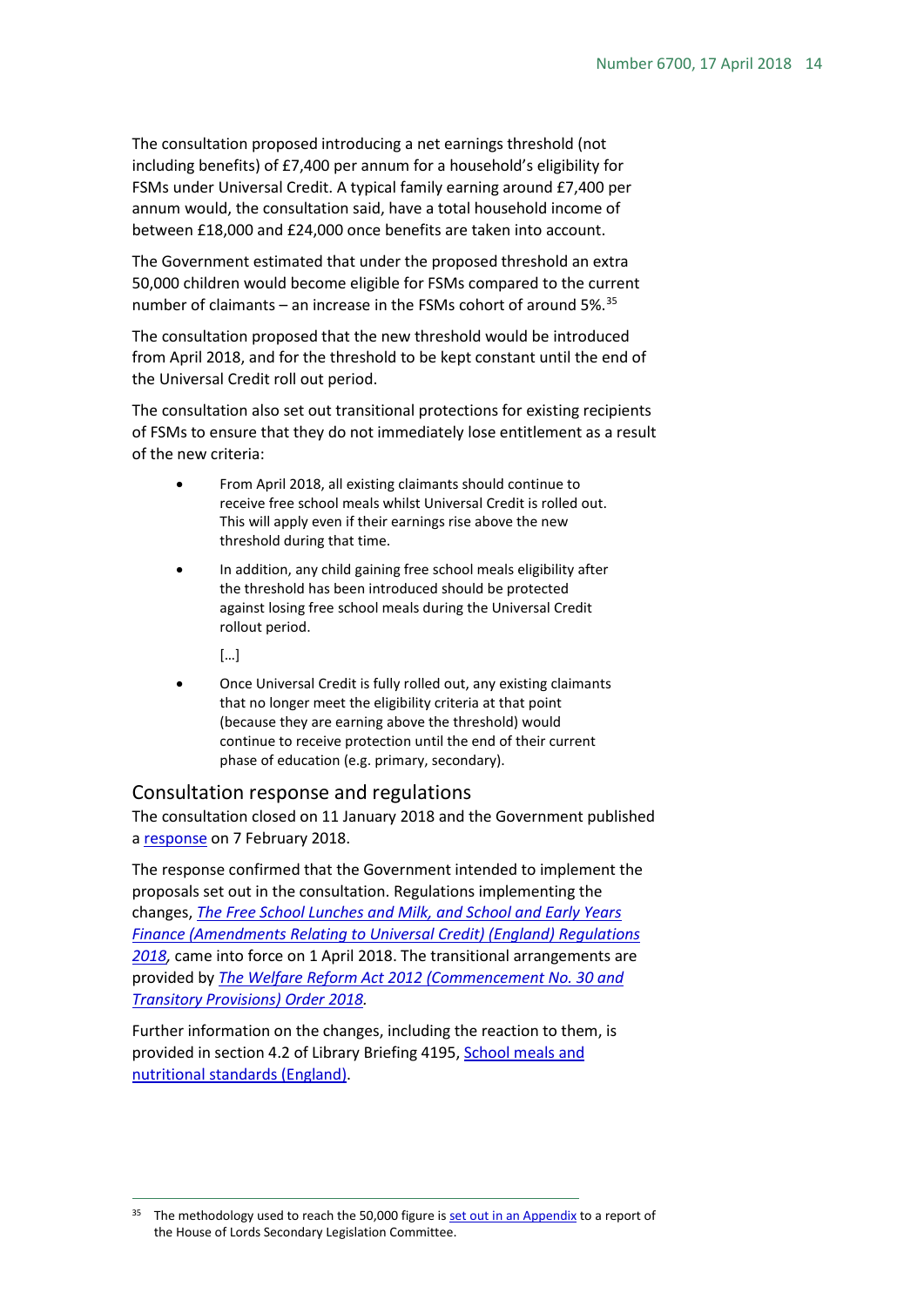## <span id="page-14-0"></span>2.3 Pupil Premium for children adopted from overseas

As set out in section one above, the Pupil Premium is paid in respect of children who were looked after by an English or Welsh local authority immediately before being adopted. Children who were not looked after by a local authority in England and Wales before being adopted (e.g. children adopted from overseas) are not currently eligible for the Pupil Premium.

<span id="page-14-1"></span>A parliamentary question in October 2017 asked the Government if it would allow children living in the UK who were adopted overseas to be eligible for the Pupil Premium. In response, the Minister, Robert Goodwill, said that the Government was "currently considering the educational entitlements of children adopted from care outside England and Wales."[36](#page-14-1)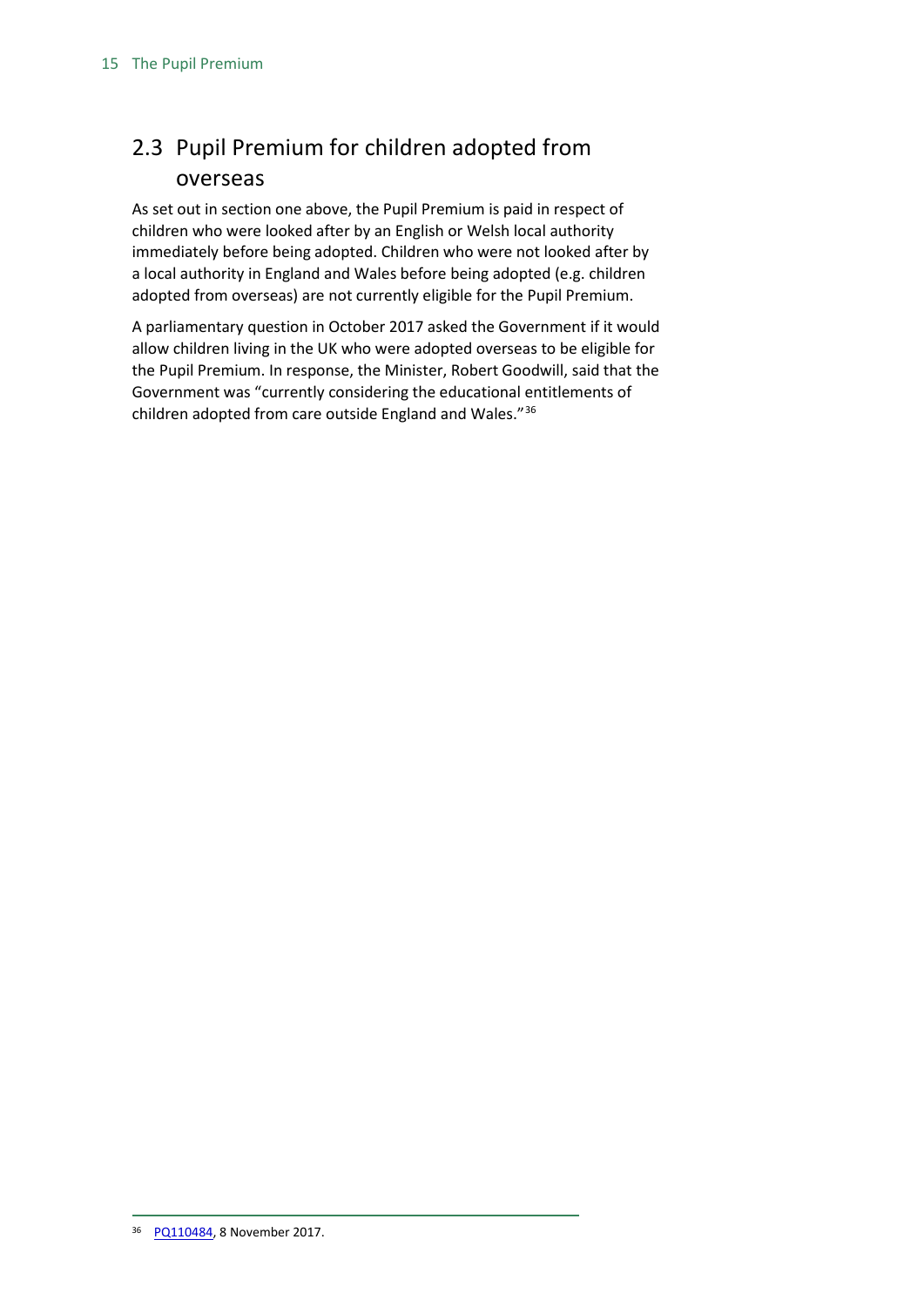## <span id="page-15-0"></span>3. Reports on the Pupil Premium

This section provides brief information on selected reports concerning the Pupil Premium that have been published since 2015.

### <span id="page-15-1"></span>3.1 NAO, Funding for disadvantaged pupils (June 2015)

In June 2015, the National Audit Office published a [report](http://www.nao.org.uk/wp-content/uploads/2015/06/Funding-for-disadvantaged-pupils.pdf) on funding for disadvantaged pupils. The report concluded that the Pupil Premium had the potential to "bring about a significant improvement in outcomes for disadvantaged pupils", but that it would take time for its full impact to be known. The report additionally stated:

While the attainment gap has narrowed since 2011, it remains wide and, at this stage, the significance of the improvements is unclear. More time and further evaluation will be needed to establish whether the Department has achieved its goals. However, the early signs are that many schools, supported by the Department's investment in the EEF, are using the Pupil Premium to help disadvantaged pupils in useful ways.<sup>[37](#page-15-3)</sup>

While acknowledging that the DfE had created "a strong drive to improve support for disadvantaged pupils by targeting the Pupil Premium at schools on a rational basis", the report stated that it had "more to do to optimise value for money":

Not all disadvantaged pupils currently attract funding. Some schools do not focus funding on disadvantaged pupils appropriately or use the most cost-effective interventions, and, in any event, the evidence base is still underdeveloped. Furthermore, the core school funding that the Pupil Premium supplements is not distributed on the basis of need. Most importantly, there is a risk that accountability and intervention mechanisms allow schools to waste money on ineffective activities for many years without effective challenge. As the impact of the Pupil Premium becomes clearer, the Department will need to review if it is investing the right amount in it, including whether spending more in this way could allow it to close the gap more quickly, generating wider savings for the taxpayer.<sup>[38](#page-15-4)</sup>

## <span id="page-15-2"></span>3.2 Public Accounts Committee, *Funding for disadvantaged pupils* (October 2015)

In October 2015, the Public Accounts Committee published it[s report](https://publications.parliament.uk/pa/cm201516/cmselect/cmpubacc/327/327.pdf) on funding for disadvantaged pupils, based on the earlier NAO report. The Committee noted evidence that the attainment gap between disadvantaged pupils and their peers had started to narrow since the introduction of the Pupil Premium. It added that head teachers were focusing more on disadvantaged pupils, and there were many examples of schools using the pupil premium on interventions that worked. The report argued, however, that the DfE needed to be "better at supporting schools to share and use best practice more consistently so that more schools use

<span id="page-15-4"></span><span id="page-15-3"></span><sup>37</sup> National Audit Office[, Funding for disadvantaged pupils,](http://www.nao.org.uk/wp-content/uploads/2015/06/Funding-for-disadvantaged-pupils.pdf) June 2015, p11.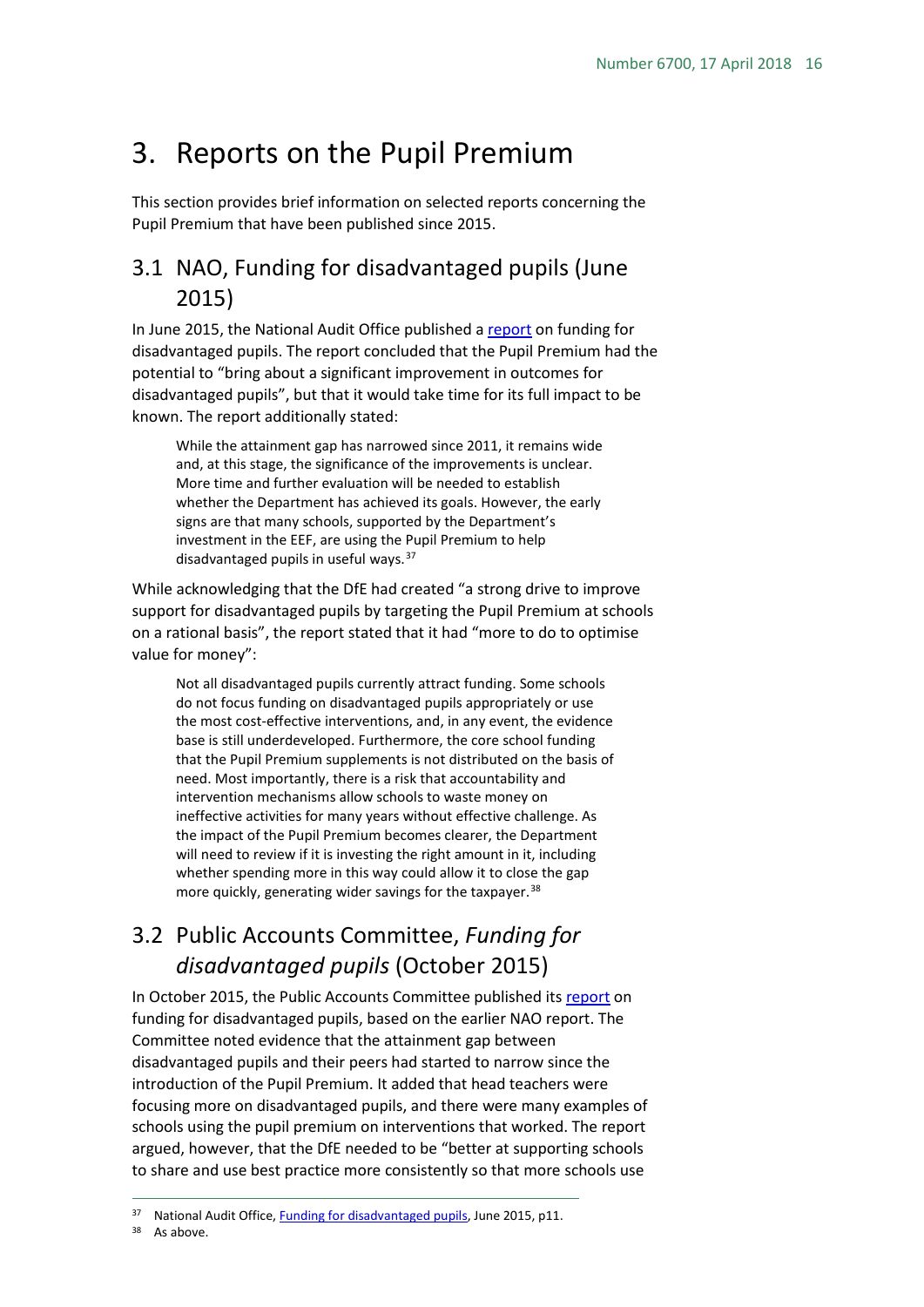the Pupil Premium effectively." Regarding the Pupil Premium, the report recommended:

- In line with its original objective to obtain significant impact in primary schools by 2015 and in secondary schools by 2020, the DfE should define what "significant" means.
- As the evidence base grows, the DfE should "develop the necessary mechanisms to make sure schools use effective interventions with disadvantaged pupils" and share best practice.
- The DfE should provide an update on how it intends to mitigate the risk that Universal Credit will make it harder to identify disadvantaged pupils.<sup>[39](#page-16-2)</sup>

#### <span id="page-16-0"></span>Government response

The Government published its [response to the Public Accounts Committee's](https://www.gov.uk/government/uploads/system/uploads/attachment_data/file/486482/52958_CM_9170_Treasury_Minutes_Accessible.pdf)  [report](https://www.gov.uk/government/uploads/system/uploads/attachment_data/file/486482/52958_CM_9170_Treasury_Minutes_Accessible.pdf) in December 2015. The response did not accept the recommendation to define what "significant impact" meant in the context of the Pupil Premium. It stated that the DfE did not set national standards in education but instead intended to benchmark against the world's highestperforming educational jurisdictions in terms of overall standards and the attainment gap between disadvantaged and non-disadvantaged pupils.

The Government agreed with the Committee's recommendations regarding the dissemination and sharing of best practice, and highlighted the role of the EEF and the Pupil Premium Awards in this regard.<sup>[40](#page-16-3)</sup>

## <span id="page-16-1"></span>3.3 Education Policy Institute, *Divergent Pathways*  (July 2016)

The Education Policy Institute's (EPI) first annual report, published in 2016, noted that by the end of secondary school disadvantaged children were on average 19 months behind their peers (the "progress gap"). In July 2016, the EPI published a further report, *[Divergent Pathways: the disadvantage](https://epi.org.uk/report/divergent-pathways-disadvantage-gap-accountability-pupil-premium/)  [gap, accountability and the pupil premium](https://epi.org.uk/report/divergent-pathways-disadvantage-gap-accountability-pupil-premium/)*, which looked at how the progress gap grows across the education phases, and the extent to which different types of schools were closing the gap.

The report included a section written by Sir John Dunford, the National Pupil Premium Champion 2013-2015, setting out what good practice looks like in schools that are closing their progress gap and how that good practice can be spread nationally. This stated that to make the most of the Pupil Premium, schools must "properly assess the barriers to learning faced by their own disadvantaged pupils, identify clear objectives and criteria for success, and follow the evidence on what works provided by the Education Endowment Foundation and the National Foundation for Educational Research, among others."[41](#page-16-4)

<span id="page-16-2"></span> <sup>39</sup> Public Accounts Committee, *[Funding for disadvantaged pupils,](https://publications.parliament.uk/pa/cm201516/cmselect/cmpubacc/327/327.pdf)* HC 327, 9 October 2015.

<span id="page-16-3"></span><sup>40</sup> HM Treasury, *[Treasury Minutes: Government responses on the First to the Third reports](https://www.gov.uk/government/uploads/system/uploads/attachment_data/file/486482/52958_CM_9170_Treasury_Minutes_Accessible.pdf)  [from the Committee of Public Accounts: Session 2015-16, and progress on Government](https://www.gov.uk/government/uploads/system/uploads/attachment_data/file/486482/52958_CM_9170_Treasury_Minutes_Accessible.pdf)  [Cash Management](https://www.gov.uk/government/uploads/system/uploads/attachment_data/file/486482/52958_CM_9170_Treasury_Minutes_Accessible.pdf)*, Cm9170, December 2015, pp8-13.

<span id="page-16-4"></span><sup>41</sup> Education Policy Institute, *[Divergent pathways: the disadvantage gap, accountability and](https://epi.org.uk/wp-content/uploads/2016/12/disadvantage-report.pdf)  [the pupil premium,](https://epi.org.uk/wp-content/uploads/2016/12/disadvantage-report.pdf)* July 2016, p5.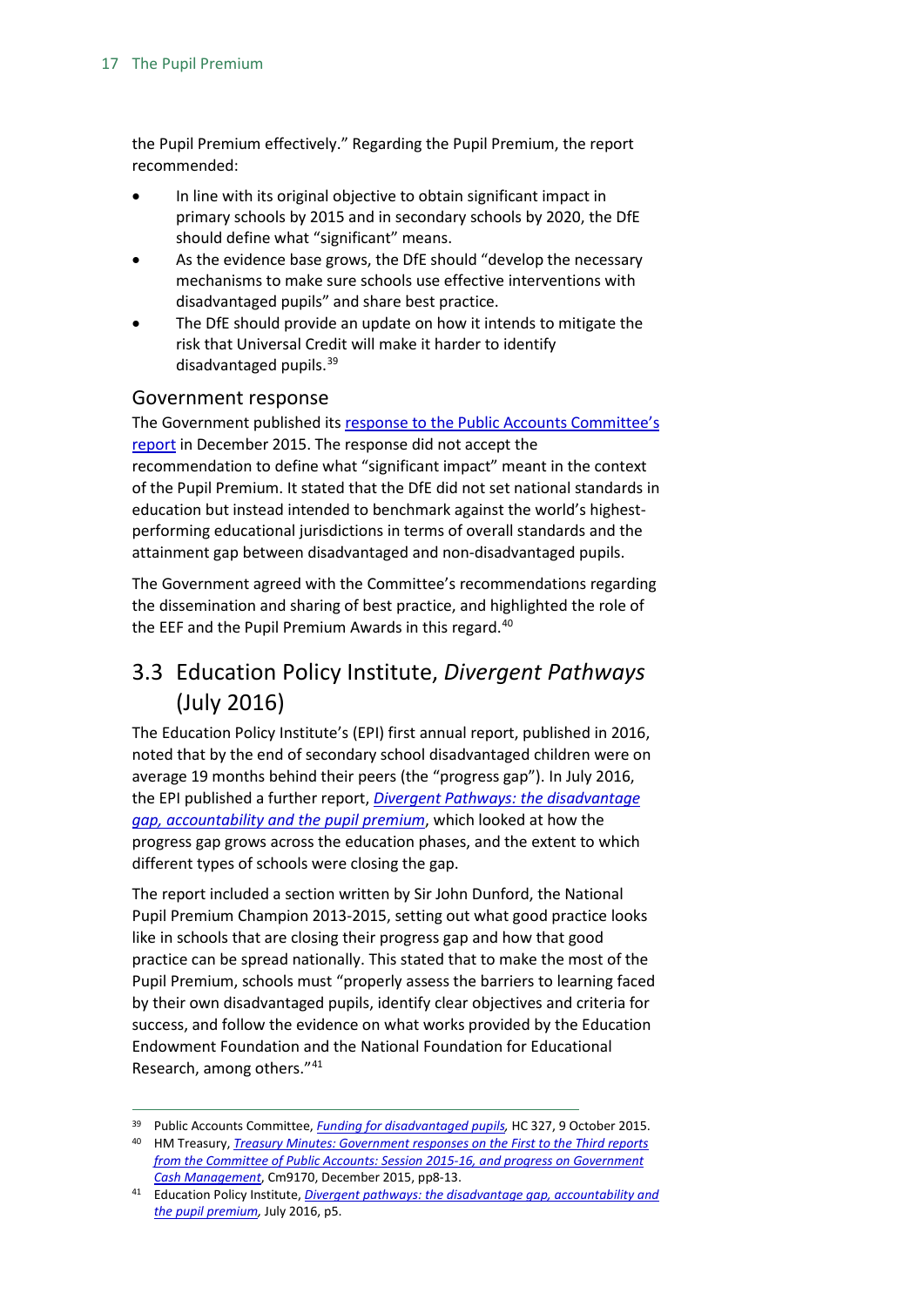The report recommended that the Government should "continue to provide the Pupil Premium as a separate and clearly identifiable grant targeted at disadvantaged pupils."[42](#page-17-3)

## <span id="page-17-0"></span>3.4 Social Mobility Commission, *State of the Nation 2016* (November 2016)

On 16 November 2016, the Social Mobility Commission published its [fourth](https://www.gov.uk/government/uploads/system/uploads/attachment_data/file/569410/Social_Mobility_Commission_2016_REPORT_WEB__1__.pdf)  ['state of the nation' report.](https://www.gov.uk/government/uploads/system/uploads/attachment_data/file/569410/Social_Mobility_Commission_2016_REPORT_WEB__1__.pdf) On the impact of the Pupil Premium, it stated:

There is some evidence that the Pupil Premium has had a positive effect on the attainment gap, but is not definitive, because it cannot definitely say what would have happened to attainment had it not been introduced.<sup>[43](#page-17-4)</sup>

The report described the Pupil Premium as a "welcome focus on the needs of the very poorest children" but argued that this had "not been matched by a broader intention to break the link between social demography and educational destiny in our schools across income groups."<sup>[44](#page-17-5)</sup>

The report recommended that the Early Years Pupil Premium should be doubled in value and stated that this could be funded via a redistribution from the primary Pupil Premium budget.<sup>[45](#page-17-6)</sup>

## <span id="page-17-1"></span>3.5 Social Mobility Commission, *Social Mobility Policies 1997-2017* (June 2017)

In June 2017, the Social Mobility Commission published an [assessment o](https://www.gov.uk/government/uploads/system/uploads/attachment_data/file/622214/Time_for_Change_report_-_An_assessement_of_government_policies_on_social_mobility_1997-2017.pdf)f government policies over the last 20 years to increase social mobility. The report stated that despite Pupil Premium funding constituting "a small proportion of a school's total budget, it has played a significant role in encouraging schools to concentrate on improving the outcomes of disadvantaged pupils."[46](#page-17-7)

The report repeated the Commission's earlier recommendation (see above) that the Early Years Pupil Premium should be doubled.<sup>[47](#page-17-8)</sup>

## <span id="page-17-2"></span>3.6 Education Policy Institute, *Closing the Gap* (August 2017)

In August 2017, the EPI published *[Closing the Gap? Trends in educational](https://epi.org.uk/report/closing-the-gap/) [attainment and disadvantage.](https://epi.org.uk/report/closing-the-gap/)* The report examined the extent to which schools are closing the gap, identified in its earlier reports (see above), between disadvantaged pupils (those eligible for the pupil premium) and their peers.

<span id="page-17-4"></span><span id="page-17-3"></span><sup>42</sup> As above.<br><sup>43</sup> Social Mobility Commission, *[State of the Nation 2016: Social Mobility in Great Britain,](https://www.gov.uk/government/uploads/system/uploads/attachment_data/file/569410/Social_Mobility_Commission_2016_REPORT_WEB__1__.pdf)* November 2016, p81.

<span id="page-17-5"></span><sup>44</sup> As above, p54.

<span id="page-17-6"></span><sup>45</sup> Social Mobility Commission, *[State of the Nation 2016: Social Mobility in Great Britain,](https://www.gov.uk/government/uploads/system/uploads/attachment_data/file/569410/Social_Mobility_Commission_2016_REPORT_WEB__1__.pdf)*  November 2016, p81.

<span id="page-17-7"></span><sup>46</sup> Social Mobility Commission, *[Time for Change: An Assessment of Government Policies on](https://www.gov.uk/government/uploads/system/uploads/attachment_data/file/622214/Time_for_Change_report_-_An_assessement_of_government_policies_on_social_mobility_1997-2017.pdf)  [Social Mobility 1997-2017,](https://www.gov.uk/government/uploads/system/uploads/attachment_data/file/622214/Time_for_Change_report_-_An_assessement_of_government_policies_on_social_mobility_1997-2017.pdf)* June 2017, p34.

<span id="page-17-8"></span><sup>47</sup> As above, p8.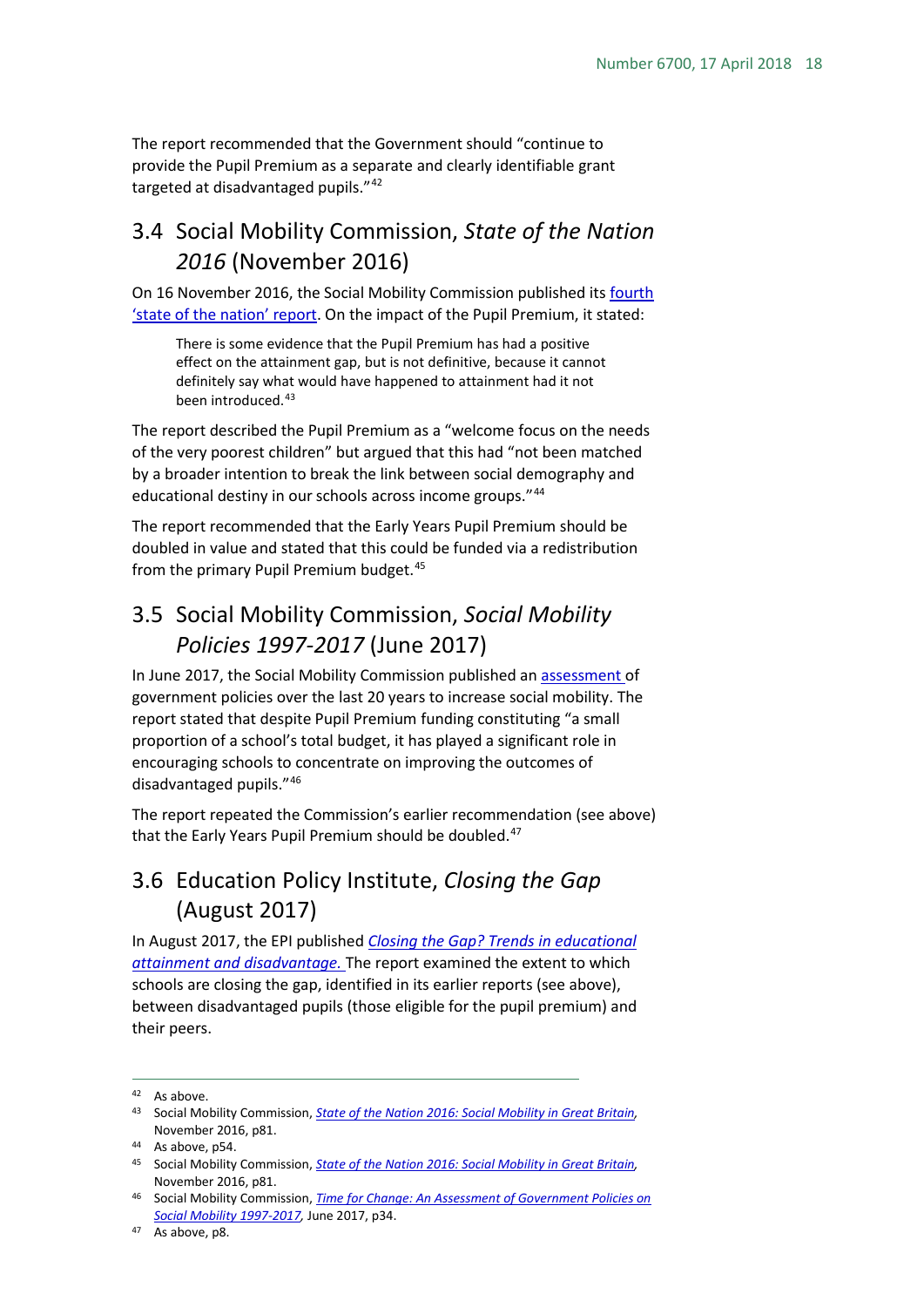The report found that:

- The most disadvantaged pupils have fallen further behind their peers and are now on average over 2 full years of learning behind nondisadvantaged pupils by the end of secondary school.
- There has been some progress in closing the gap for disadvantaged pupils on average since 2007 but the gap is closing slowly and inconsistently.
- In 2016, disadvantaged pupils were on average 19.3 months behind their peers by the time they took their GCSEs.
- Certain regions are lagging behind others with regards to closing the gap.[48](#page-18-2)

## <span id="page-18-0"></span>3.7 Social Mobility Commission, *State of the Nation 2017* (November 2017)

The Social Mobility Commission published it[s fifth annual state of the nation](https://www.gov.uk/government/uploads/system/uploads/attachment_data/file/662744/State_of_the_Nation_2017_-_Social_Mobility_in_Great_Britain.pdf)  [report](https://www.gov.uk/government/uploads/system/uploads/attachment_data/file/662744/State_of_the_Nation_2017_-_Social_Mobility_in_Great_Britain.pdf) in November 2017. The report highlighted that local policies can positively influence outcomes for disadvantaged residents, but stated that there is "a mind-blowing inconsistent of practice." It recommended that local authorities should "develop an integrated strategy for improving disadvantaged children's outcomes" and that "pupil premium funds should be invested in evidence-based practice."[49](#page-18-3)

## <span id="page-18-1"></span>3.8 Sutton Trust, Teacher Polling 2017

In 2017, the Sutton Trust surveyed around 1,400 teachers on funding issues. Regarding the Pupil Premium, the survey found:

- 30% of head teachers said the funding the school received for poorer pupils was being used to plug gaps in their budget.
- In terms of priorities for pupil premium funding, most teachers (27%) cited early intervention schemes, followed by one-to-one tuition (12%) and teaching assistants (12%).
- 17% of teachers surveyed said they did not know what their school's main priority for pupil premium funding was.
- 72% of secondary senior leaders said that they had considered research evidence on the impact of different approaches and programmes. 60% said they had used the Education Endowment Foundation's toolkit.[50](#page-18-4)

<span id="page-18-2"></span> <sup>48</sup> Education Policy Institute, *[Closing the Gap? Trends in Educational Attainment and](https://epi.org.uk/report/closing-the-gap/)  [Disadvantage,](https://epi.org.uk/report/closing-the-gap/)* August 2017.

<span id="page-18-3"></span><sup>49</sup> Social Mobility Commission, *[State of the Nation 2017: Social Mobility in Great Britain](https://www.gov.uk/government/uploads/system/uploads/attachment_data/file/662744/State_of_the_Nation_2017_-_Social_Mobility_in_Great_Britain.pdf)*, November 2017, pvi.

<span id="page-18-4"></span><sup>50</sup> [Teacher Polling 2017,](https://www.suttontrust.com/research-paper/pupil-premium-polling-2017/) Sutton Trust, April 2017.